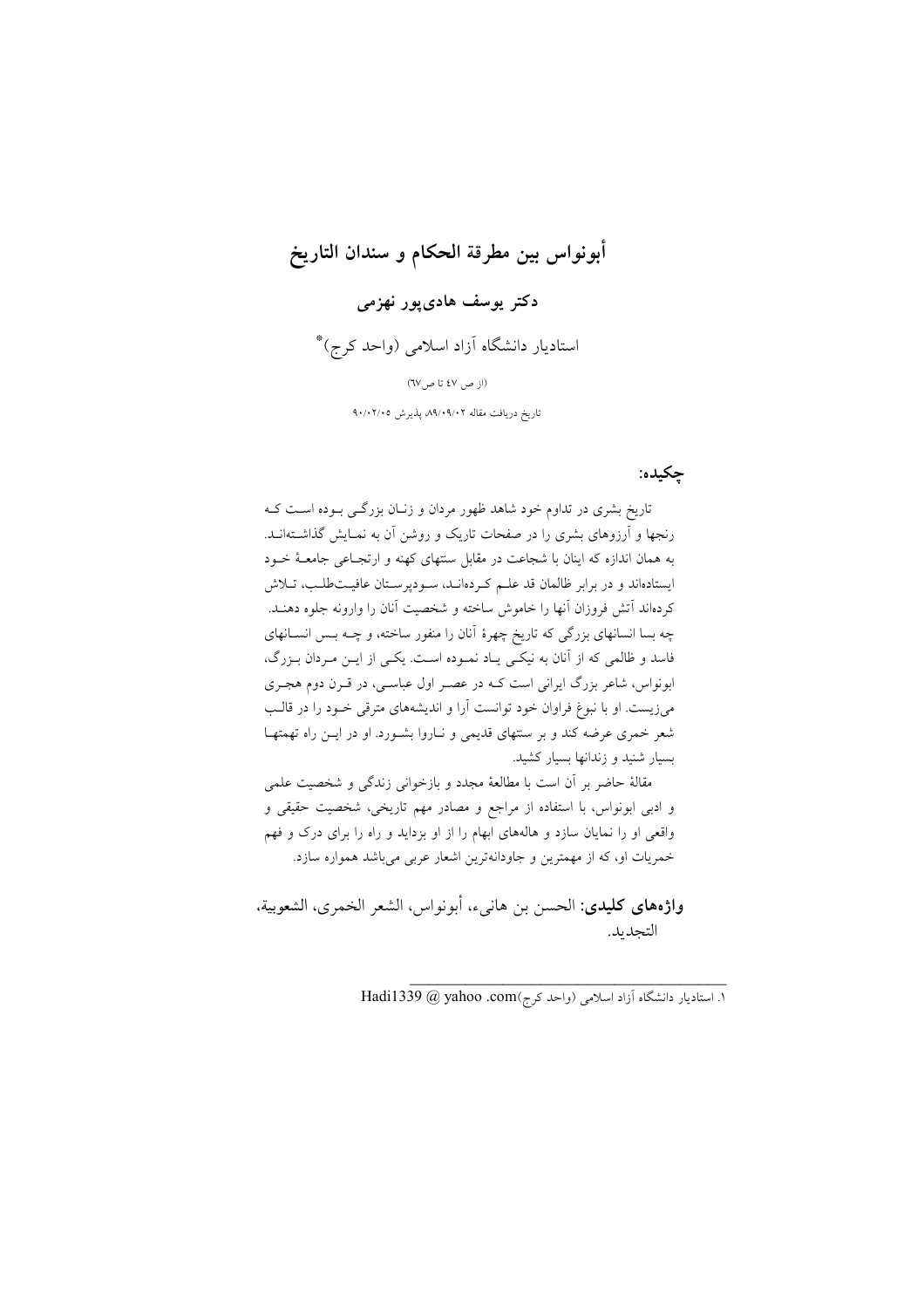المقدمة

إن المتتَّبع لأخبار أبينواس وأحواله يواجه أخبارا متضاربة وآراء متباينة في تناول شخصيَّته ومعالجـة خمرياته، بحيث لا يتاح له التعرّف الصحيح على حقيقة أمره وحقيقة شعره الخمري.

فقد أجمع غالبية الذين كتبوا عن سعرته وشخصيته على أنّه كان عابثاً، ماجناً، فاسقاً، خليعاً كل الخلاعة، و من جانب آخر يؤكّدون على انّه كان عالماً بارعاً، و حافظاً للقرآن الكريم، و بصبراً باختلاف القراءات، و عارفاً بناسخه و منسوخه، و ممحكمه و متشامهه، كما كان متكلماً جدلاً فهماً. فكاد يكون إماماً من أئمّته وكان متبحرّاً في علم النجوم و الطبيعيات. كما كان راوية فحلاً بحيث روى عنه الكثىرون من الفقهاء و أصحاب الحديث، وكان فقيهاً عادفاً بالأحكام و الفتاوي، و صاحب الحفظ و المعرفة بطرق الجديث، كما كان شاعراً محيداً.

فلو سلَّمنا بما روى عنه من إلمام بهذه العلوم، وسعة الإطِّلاع، و الثقة و الإطمئنان، فليس من المعقول أن نقبل القصص المختلقة حول مجونه السافر و مجاهرته بالفجور بتلك الصورة الصارخة التي تحدّث عنها البعض من أصحاب التواريخ.

ولكى يتاح للباحثين التعرف بشكل متكامل على حقيقة أمره وحقيقة معانى شعره الخمري، فلابد من إلمامة ولو عابرة على حياة الشاعر الَّتي قضاها في ظلِّ ظروف سياسيَّة بالغة التعقيد وحكومة جائرة تأخذ من الإسلام غطاءً لتبرير أعمالها.

## اسمه و نسبه و کنیته:

«هو الحسن بن هانيء بن صباح بن عبدالله بن الجرّاح» (الخطيب البغدادي، *تاريخ بغداد*. ج٧. ص ٤٣٦) و يقال: هو الحسن بن هاني بن عبد الأول بن الصباح مولى الجرّاح و كنيته أبونواس. سئل عن كنيته و ما أراد بها و من كنّاه بها، وهل هو نَواس أو نُواس، فقال: نواس،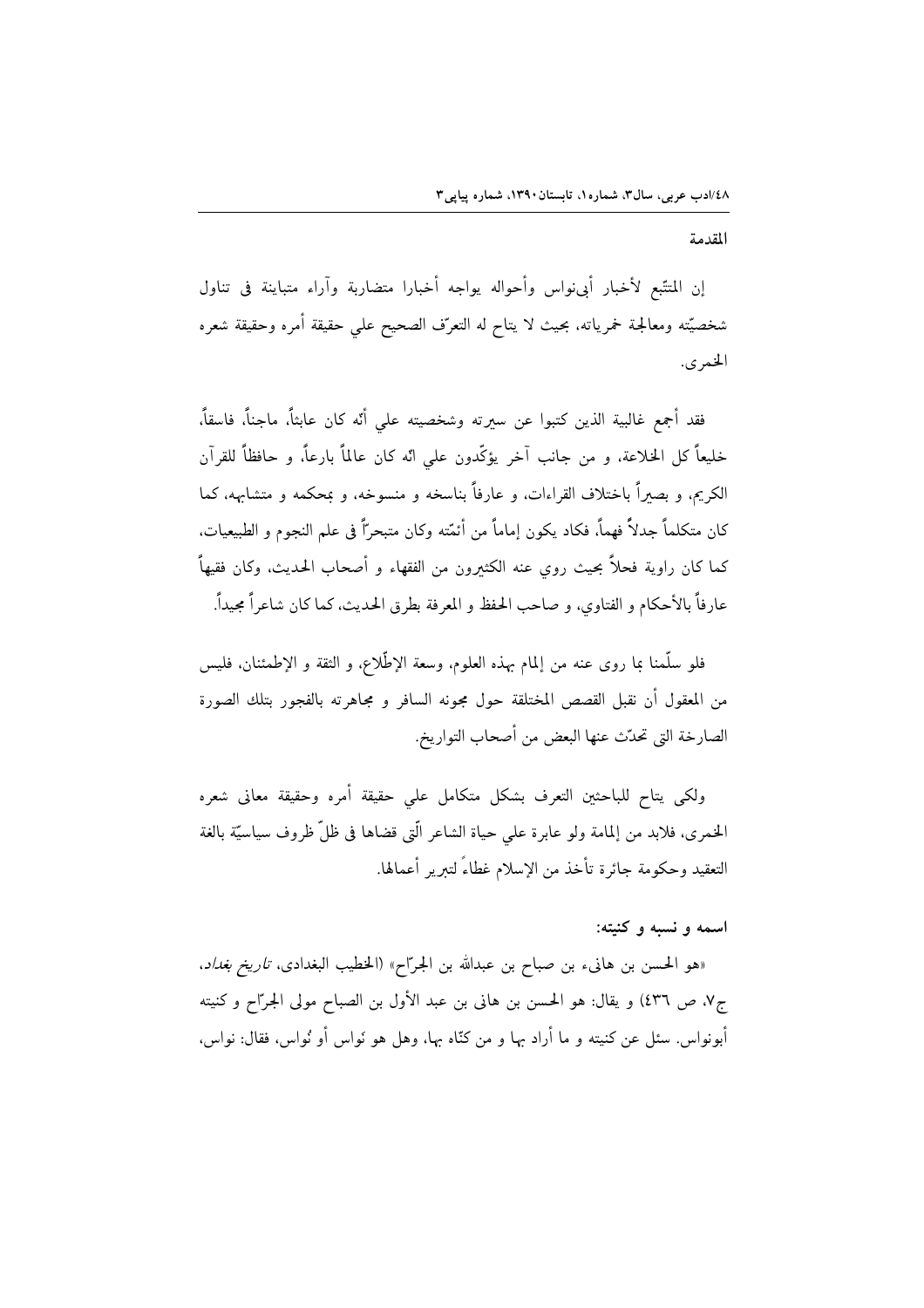جَدَنِ، يَزَنِ، كَلانٍ وكَلاعٍ أسماءٍ جبالٍ ملوكِ حميرٍ والجبلِ الَّذي لهم يقالٍ له: نُواسٍ. (ابن خلّکان، ج۱، ص ۳۷۳)

«وكانت كنيته الأصلية أبا على و إنَّما كان يشتهي أن يلقب بأبي نواس لشهرته و أنه من أسماء ملوك اليمن». (ابن منظور،أخبار أبي نواس، ص ١٠)

فيما يتعلق بأبيه «هانيء» «فقد قيل عنه»: كان أبو أبينواس حائكاً و قيل: كان من جند مروان بن محمد ــ آخر خلفاء بني أمية ــ من أهل دمشق و كان فيمن قدم الأهواز في أيّام مروان للرّباط والشحنة، فتزوّج بجلّبان. (ابن منظور، مختار الأغاني ج٣، ص٨)

أمّا أمّه «جُلّبان فكانت من بعض مدن الأهواز» (ابن|لمعتزّ، صص ١٩٣-١٩٤) فليس صحيحاً قول بعض المؤرخين القائلين بأنه كان من أبوين فارسيّين ومنهم حنّا الفاخوري. (انظر حنا الفاخوري. ص ٦٩٢)

## مولده و نشأته:

اختلف الرواة في مولده و هو يتراوح بين سنوات مائة و ست و ثلاثين حتّى مائة و تسع و أربعين. و قد ورد في كتاب طبقات الشعراء: «ولد بالأهواز، بالقرب من الجبل المقطوع المعروف براهبان سنة تسع و ثلاثين و مائة.» (ابن المعتز، ص١٩٣)

قد جمع ابن منظور كلٌّ هذه الروايات في كتابه من دون أن يخرج منها بنتيجة قائلا: «كان مولده في سنة ست و ثلاثين و مائة و قيل: سنة خمس و أربعين و قيل: سنة ثمان و أربعين و قيل: سنة تسع و أربعين.» (ابن منظور، أخبار أبينواس، ص١٢)

فقد الحسنُ في السنة الثانية أو السادسة من عمره أباه، فنقلته أمّه إلى البصرة لضيق العيش في الأهواز حسب رواية طبقات الشعراء : «مات والده هانيء وأبونواس صغير فنقتله أمّه و هو ابن ستّ سنين.» (ابن المعتز، ص ١٩٤)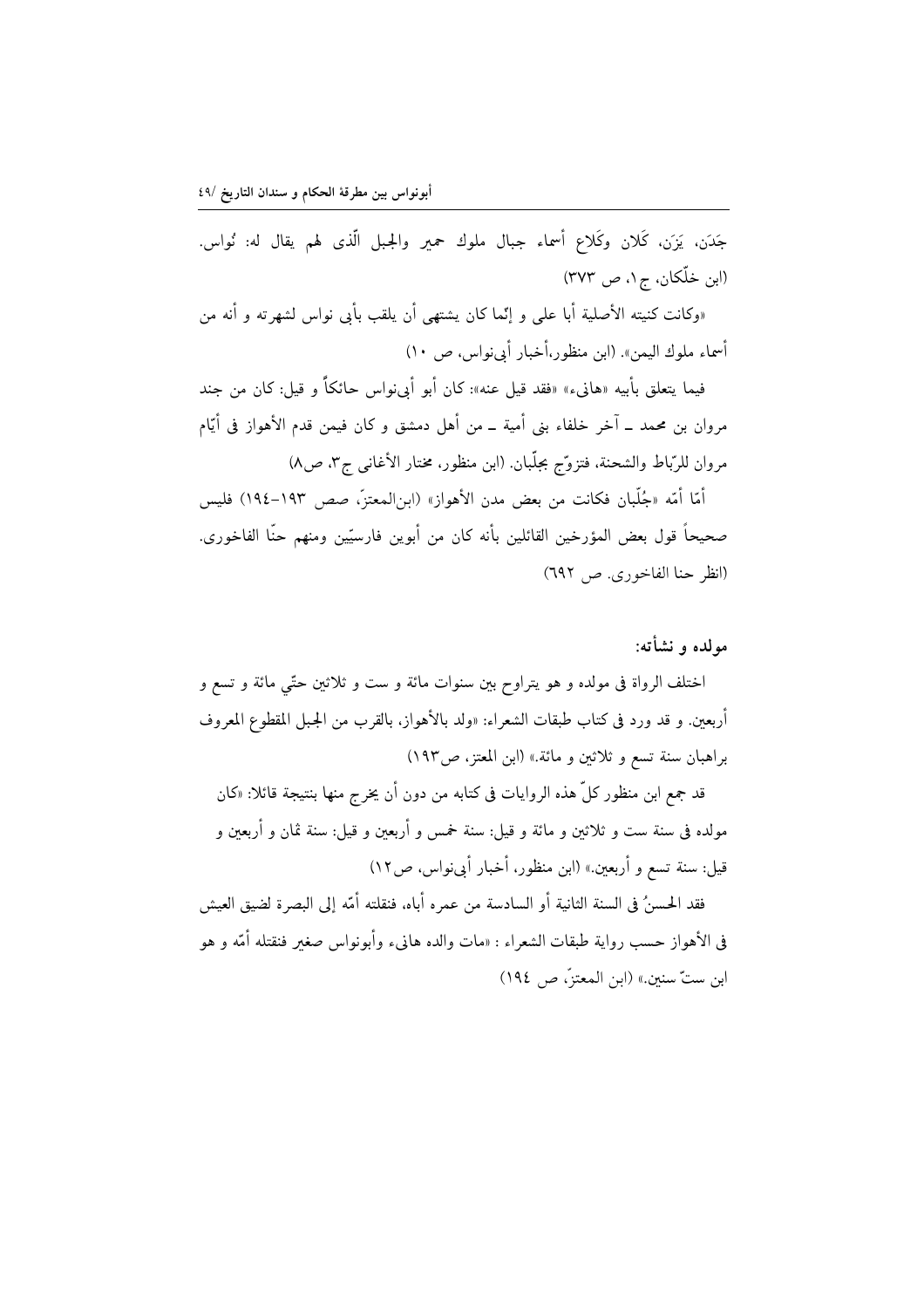وقيل أيضاً: «كان في السنة الثانية من عمره و أنَّ أباه نقله إلى البصرة من الأهواز.» (ابن خلكان، ص٣٧٣)

فلا شكَّ في أُنَّه ولد بالأهواز ثم انتقل إلى البصرة، لكن الخلاف فيمن نقله إلى البصرة. أوالده أم والدته؟ وكم كان عمره آنذاك؟

والواضح أن أباه لم يعش طويلاً. فَقَدَ الحسنُ أباه و ظلَّ يتيماً في كنف أمّه جلّبان «فأسلمته الأم إلى الكُتَّابِ ليتعلَّم القراءة والكتابة.» (ابن المعتز ، ص ١٩۴)

ولَّما شبِّ الفتى رغب في العلم و الأدب و تعلَّق بالشعر . و لكنِّ الحياة كانت صعبة، وكان الزمان قاسياً. فأسلمته الأم إلى بعض العطارين ليعمل في النهار و حينما فرغ عن العمل يذهب إلى المسجد و يحضر في حلقات الدرس. كما ذكر ابن منظور نقلا عن الجاحظ: «لَمَّا شبّ أسلمته أمُّه برّاءً يبرى عود البخور.» (ابن منظور، *أخبار أبي نواس، ص* ١٥) فظلّ الحسن مدة على هذه الحال: العمل عند النهار و الحضور في حلقات الدرس عند المساء. «فلمَّا ترعرعَ خرجَ إلى الأهواز، فانقطع إلى والبة بن الحباب الشاعر .» (ابن المعتز ، ص ١٩۴)

وقد تضاربت الآراء حول كيفية اتصاله بوالبة بن الحباب و مكانه ولكن لا شكَّ في أصل هذا الاتصال سواء كان في الأهواز أم في البصرة، ولكنَّه قدم معه الكوفة و شارك في مجالس الشعر و مجالس اللهو و المجون أحياناً ولكنه ما كان في سنّ يفرط فيها على نفسه، إذ إنّ: «أكثر الناس على ترجيح أنه حين لقى والبة كان في حدود الثلاثين من سنه.» (الأثرى، مقد*مة* تفسير أرجوزة أبي نواس، ص٤٠) و من ثم «واصل هذا النوع من الحياة \_ أي حياة العبث و المجون ــ مدة قليلة ثم أدرك بأنها ليست مناسبة لشأنه، فتركها و ذهب إلى البادية و أقام عند قبيلة بني أسد ليفصح لسانه.» (صدقي، ص ۴۲)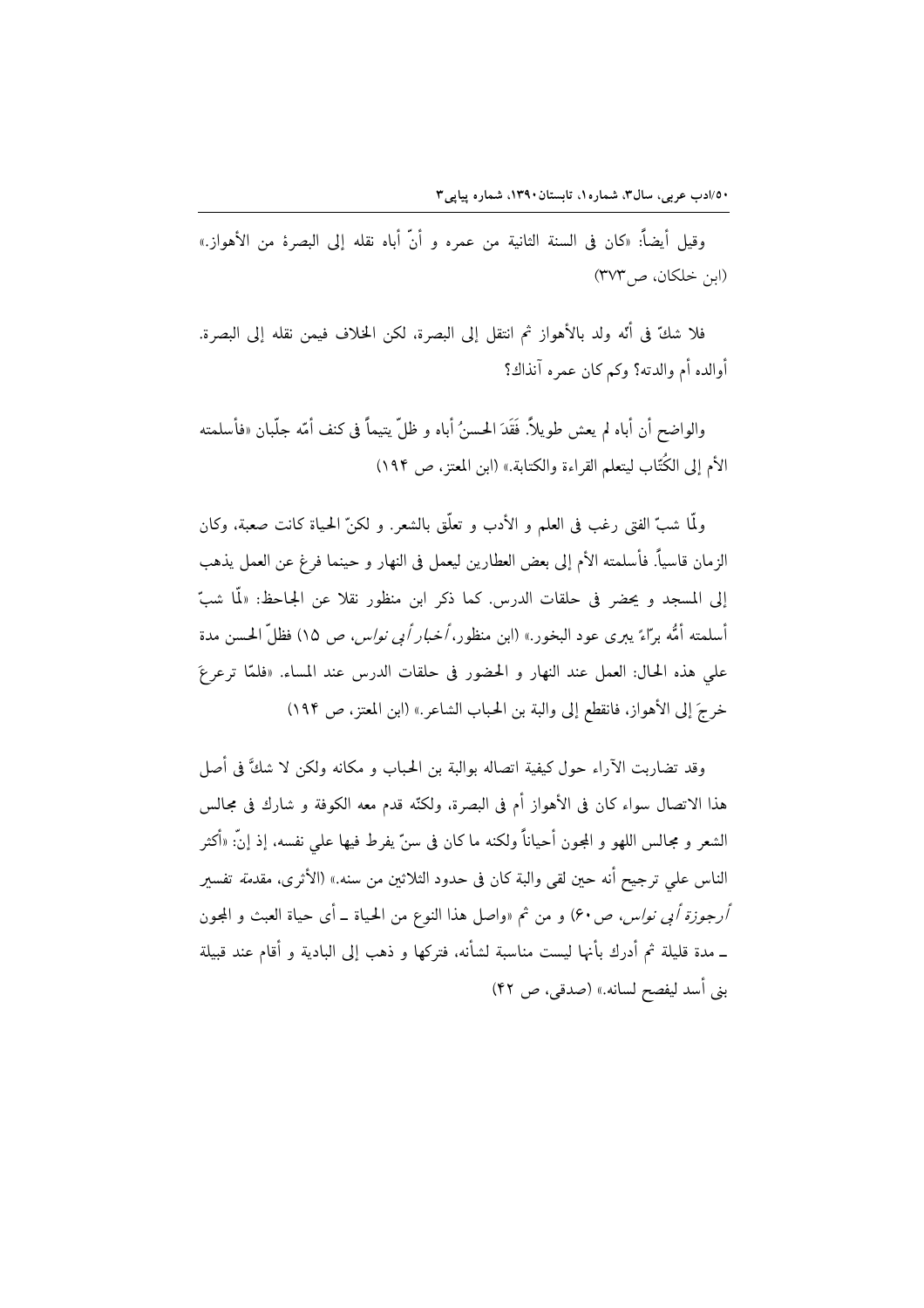واستأنف بعد رجوعه من البادية حياة الدرس و التحصيل في البصرة و تتلمذ على خلفٍ الأحمر في الشعر. و سلك خلف طريقاً آخر في تخريجه غبر طريق والبة و«أمره خلف أن يحفظ كثعرا من القصائد و الأراجيز لفحول الشعراء و الرجّاز، فحفظ ما أمره و امتحنه خلفٌ امتحاناً ۖ عسىراً شاقّاً.» (ابن منظور، أخبار أبي نواس، ص ١٥)

فنبغ في الشعر أكثر فأكثر و هذه الفترة هي نقطة التحوّل في حياته إذ إنه كشف فيها قدراته في نيل الشهرة «فلا عجب إذ رأينا شاعرنا أبانواس وقد أتمّ علمه و استوفى فيه يبادر إلى بغداد، عروس المدائن.» (الأثرى، ص٢٢)

ولقد كانت أمور الخليفة كلَّها في ذلك الحين إلى وزرائه البرامكة و هم أهل العلم و الشعر و المعرفة، فنظم في كبيرهم، يحيى بن خالد البرمكي، و أيضا في الفضل بن يحيى:

| أطالت لعمسري غسيظ كلّ جسوادِ | رأيــتُ لِفضـلٍ فـي السماحـةِ هـمّـةً |
|------------------------------|---------------------------------------|
| كأنهم رجسلا دبّسي وجسسرادِ   | تـرى الناس أفـواجاً إلـــى بــاب داره |

#### حتى يقول:

بــفضل بن يحيى أشــرقت سبُلُ الهُدي وآمسن ربّسے خسوفَ کسلّ بسیلاد (أبونواس، صص ٤٧٢-٤٧٣) غضب الرشيد على البرامكة لخوفه منهم و سجن أبونواس عدة مرات فأصبحت بغداد مكاناً غىر آمن له من بعد نكبة البرامكة، فانصرف إلى مصر ليمدح أميرها أبا النصر الخصيب صوناً من حوادث الدهر في بغداد و رغبة في عطايا الخصيب.كما يشعر إلى هذه القضايا في قصيدته المعروفة عند رحلته إلى مصر حيث يقول:

عيزييزٌ عسلينيا أن نسراك تسسيسرُ تبقيول التسبي عين بيتها خفّ مركبي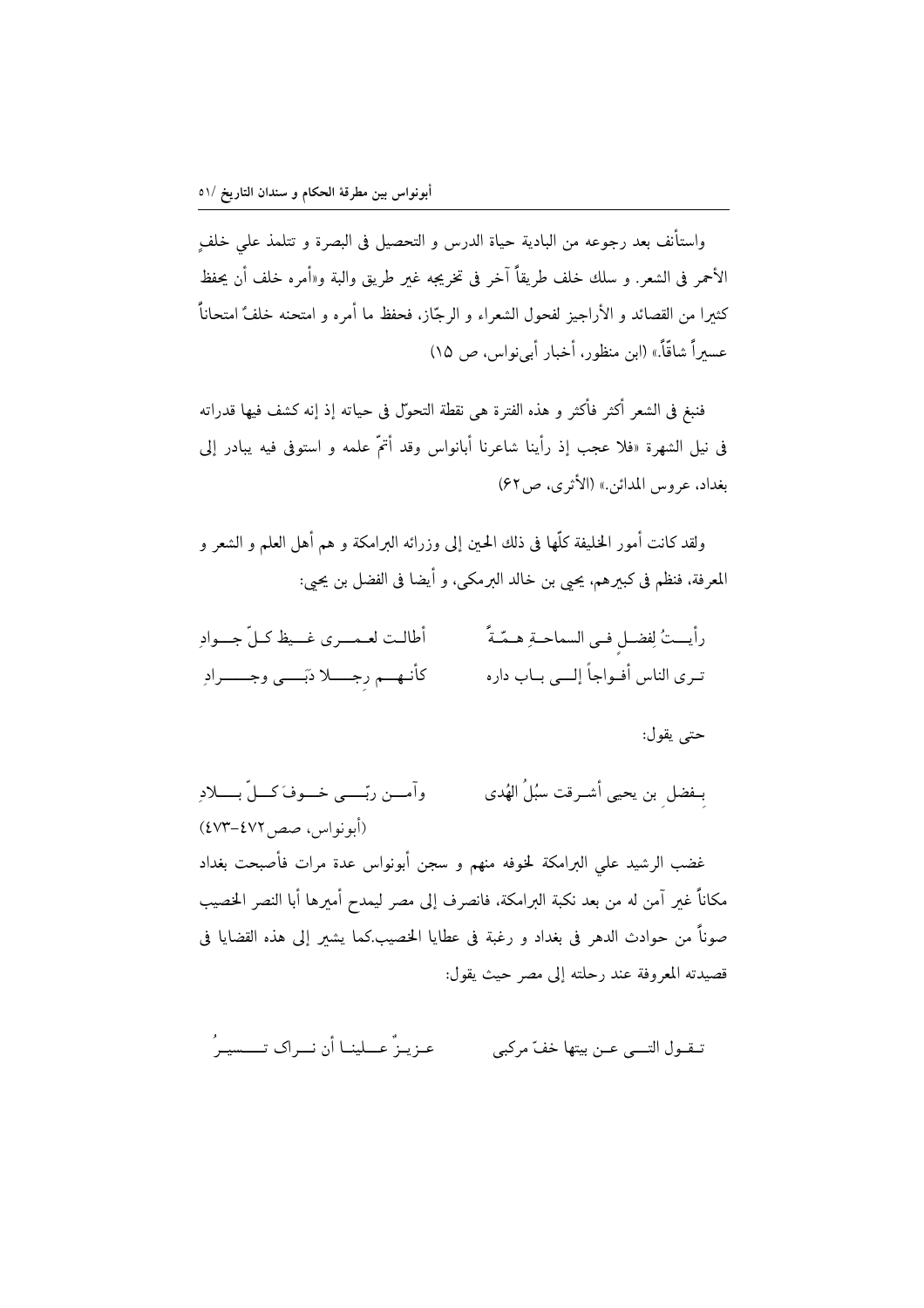۰/۱/دب عربی، سال۳، شماره۱، تابستان۱۳۹۰، شماره پیاپی۳

و قد مدح الخصيب خلال هذه القصيدة و قصائد أخرى فأنعم الخصيب عليه و أغدق، فلبث هناك حوالى سنة حتى نهاية حكم الخصيب، وكانت آلام الهجرة و البعد عن الأسرة تعصر قلبه، فقرَّر مغادرة مصر و الرجوع إلى بغداد. كما يقول في ذلك:

فَــصَبـــَـا صَبــــــــوة وُلاتَ أوان ذكـــــر الكـــرخَ نــــــازحُ الأوطــان لیس لـی مسعدٌ بــمـصـر علــی الشو ق إلـي أوجـــه هـــناك حِــســان يا إلى الشطّ ذي القـــصور الدواني نازلات مســـن الســـراة فكــــــرخـا إلى أن يبشَّر ابنته بالإسراف في كل شيء و الإنفاق، على أنَّه عائد إليها بالمال الكثير: وتـمـنّى و أسـرفـى فـى الأمانى\* يـا ابــنــتى أبــشِرى بــميرة مصـــر (أبونواس، صص ٤٧٦-٤٧٧)

فعاد إلى بغداد بعد نهاية ولاية الخصيب، سنة ١٩١ للهجرة، ولكنه رأى تحوّلاً كبيراً فى أوضاع البلاد و في أحوال الرشيد كما يقول:

| و فارقــتُ الـجـزيــرةَ والـشآما                 | وعسدتُ إلــــى العـــــراق بـــــرغم أنفى   |
|--------------------------------------------------|---------------------------------------------|
| ســـــــــلامُ مُــســَلِّم لَقـــِيَ الــحِماما | علـــــــــى شــــــطّ الشآم و ســاكــنيــه |
| (أبونواس، ص ٢٥٠)                                 |                                             |

وقيل إنَّه: «واجه سخط الرشيد إذ أثاره الموتورون منه بما أحفظه عليه ودعاه إلى سجنه الذي طال إلى أن آلت الخلافةُ إلى الأمين.» (الأثري، ص ٦٥)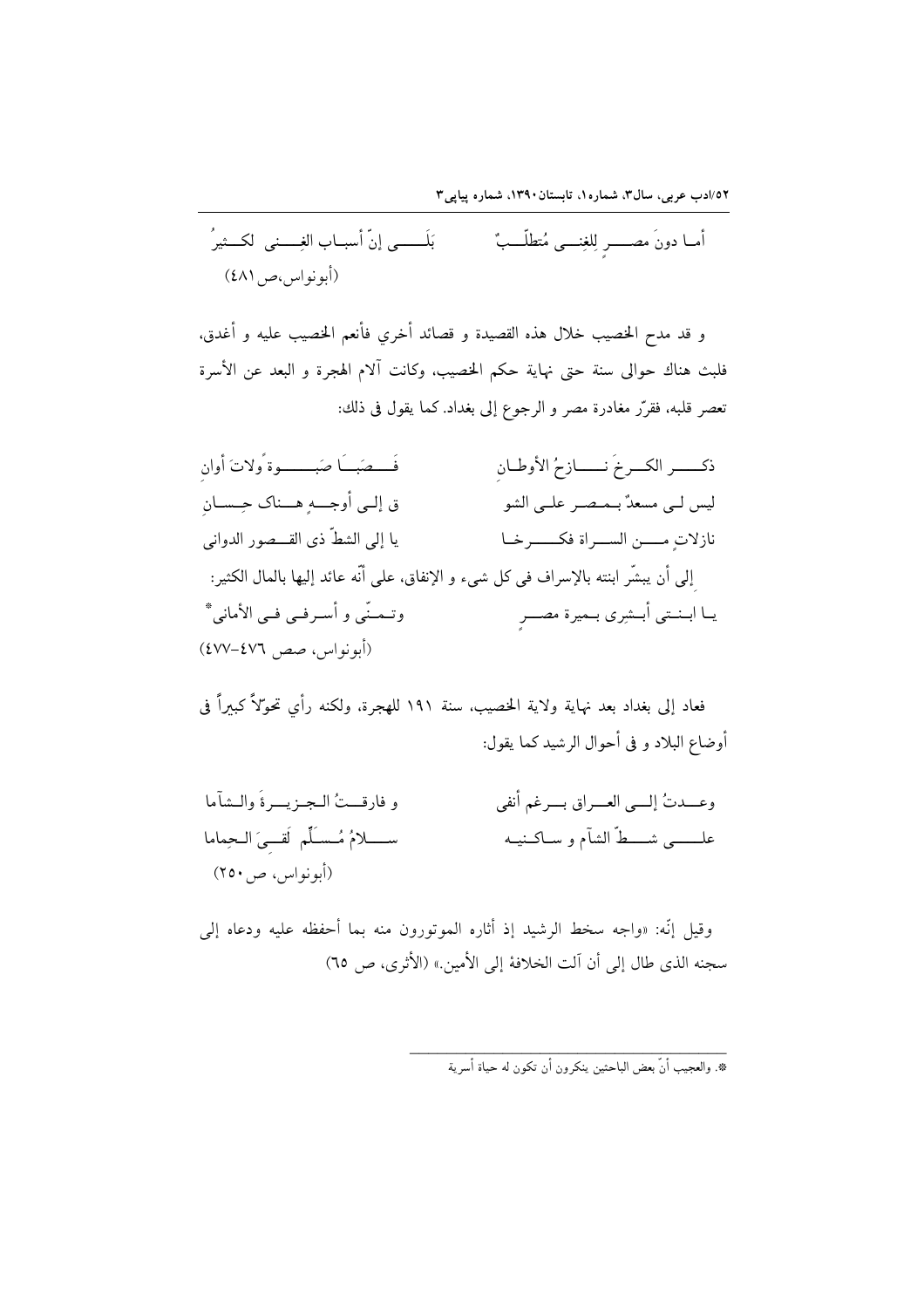و قيل: «حُبِس أبونوس بِما ذكر عنه من الزندقة و لم يزل محبوساً في حبس الزنادقة حتى مات الرشيد و قام الأمين.» (ابنِ منظور، أخبار أب<sub>ى</sub> نواس، ص ٢٩٩) بقى فى سجن الزنادقة أكثر من سنتين، فتوسط له الفضل بن الربيع– وزير الأمين– فأطلقه الأمين وجعله نديماً و شاعراً له حيث يقول:

إنـــــي أتـيتكــم مــن القــــبـر والمناس مستحتبسون للحشر عسيني إلسي ولسدٍ ولا وفســر لـولا أبــوالعباس \* مــا نـظــرت (أبو نواس، ص ٤٦١)

سجن أبونواس عدة مرّات في أيام الأمين، و هذا ما تحدث عنه في أبيات له:

كأنـى قــد أذنبتُ مـا لـيس يُــغـفرُ مضتْ لي شهورٌ مذ حُبستُ ثلاثة وإن كنــتُ ذا ذنـــب فـــعفوُك أكــــبرُ فإنَ كنتُ لم أذنـبْ ففيمَ حبستني (أبونواس، ص ٤٢٦)

| و أعـــوذ مـــن ســـطواتِ بأسِــــك     | بــك اســـتـجيـرُ مــن الرّدي    |
|-----------------------------------------|----------------------------------|
| دُ لــمثلها … وحـــــيــاةِ رأســـــــک | وحـــياةِ رأسـك لا أعــــــــــو |
| ســــك إن قتــــلتَ أبـا نواســــك      | مــــــن ذا يكـون أبـونــــــوا  |
| (أبونواس، ص ٤٢٤)                        |                                  |

كما يقول ابن منظور: «غضب عليه الأمين و أمر به إلى السجن» (ابن•نظور،أخبار أبي نواس ص ٧)

× كنيةالفضل بن الربيع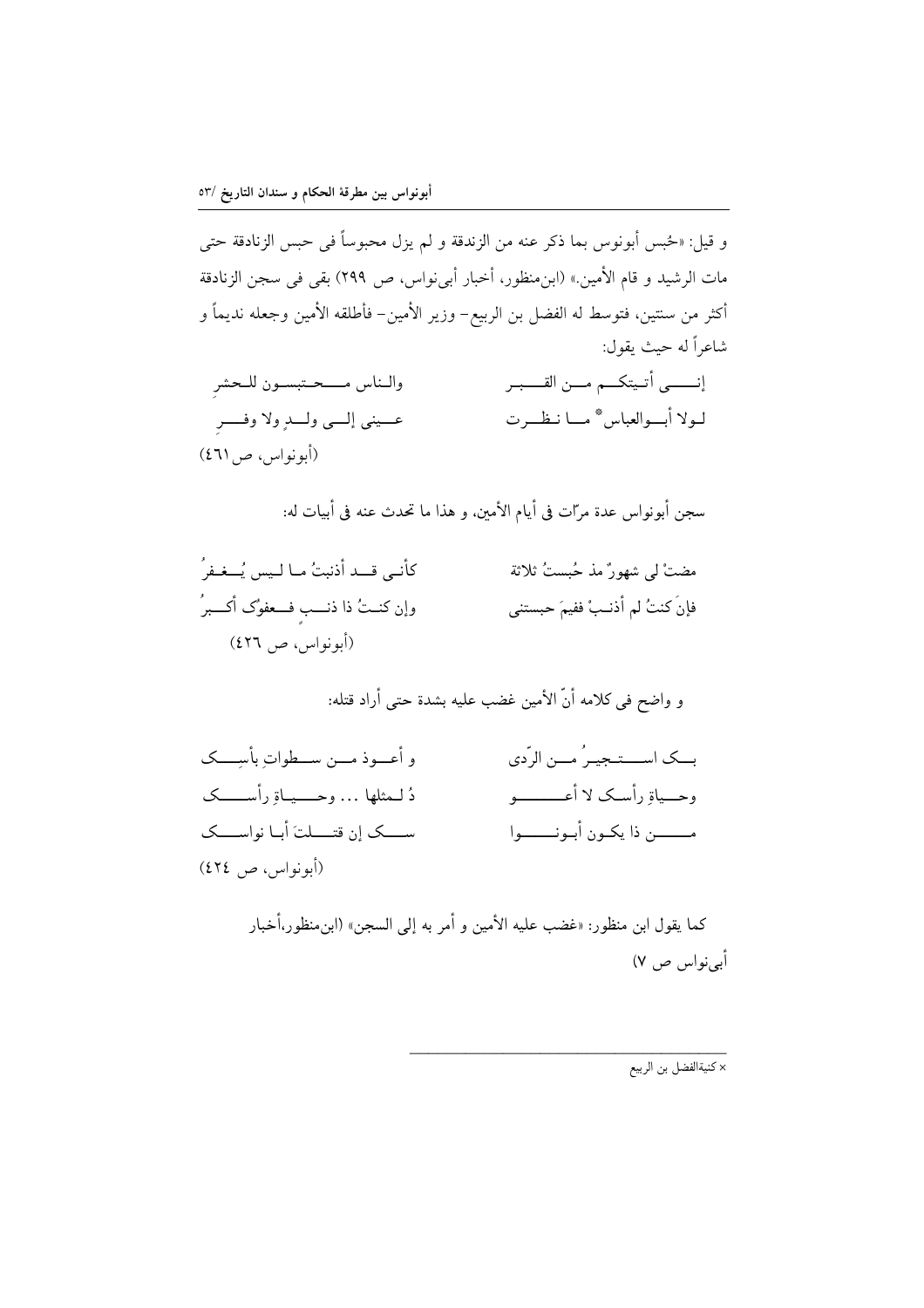وفي هذه الفترة اشتدت الحرب بين الأمين و المأمون. فما لبث أن تغلـب المــأمون علــي الأمين، فقتل الأمين في محرَّم سنة ١٩٨هـ ورثاه أبونواس بأصـدق أبيــات، كمــا يقــول طــه حسين: و «أنا أزعم أنَّ أبانواس لم يصدق فـي رثائــه إلاّ مـرّة واحــدة، وذلــك حــين رثــي الأمين.» (حسين، ج٢، ص١٣٣. أبونواس، ص ٥٨١)

ولم يعش أبونواس طويلاً بعد ذلك إذ توفَّى بعد أشهر من موت الأمين أو على الأكثر بعد سنهٔ واحدهٔ منه وقد اختلف الرواة في سنة وفاته. كما اختلفوا من قبل في سنة ولادته و في كل شأن من شؤونه. و يقال: «إنه مات سنة ستّ و تسعين و مائة و قيل: مات ببغداد في سنهٔ خمس و تسعین و مائهٔ و کان عمره تسعا و خمسین سنهٔ و دفن فی مقابر الشونیزیهٔ فی تلّ اليهود.» (الخطيب البغدادي، ج٧، صص ۴۴۸–۴۴۹)

و قد ذكرت خمسة تواريخ متتابعة عن وفاته، آخرها سنة ١٩٩ هـ وهي الراجحة، ومؤرخوه مجموعون في غالبيتهم على أنه مات و عمره تسعة و خمسون عاماً و دفن في المقابر الشونيزية «(الشونيزية مقبرة ببغداد بالجانب الغربي، دفن فيها جماعة كثيرة من الصالحين. (الحموي، ج٣، ص٣٧٣) في تلَّ اليهود ببغداد. و قد رثاه صديقه و رفيق صباه، الحسين بن الضحّاك، بقوله:.

فبخبابَ سيهسمي و أفلَسجَ البزمينُ نازعــــنيكَ الـــزّمـــان بــا حـــــسنُ لـم تَبْـــقَ روحٌ يَـــحُوطُها بــــدنُ لَـيْتَــكَ إذ لــم تـــكُن بــــقيـــتَ لنا (صدقی، ص ۲٦۳)

شخصىته و أدبه: كان أبونواس حسنَ الوجه، رقيق اللون، أبيض، حلو الشمائل حسن الجسم و كان ألثغ بالرّاء. و قال الجاحظ فيه: كان نحيفاً، في حلقه بحّة لا تفارقه وكان إذا دخل حلقة الدرس، التفت القوم إلى حسنه و حداثة سنَّه و ذكائه و قوة تحصيله. قرأ القرآن على يعقوب الحضرمي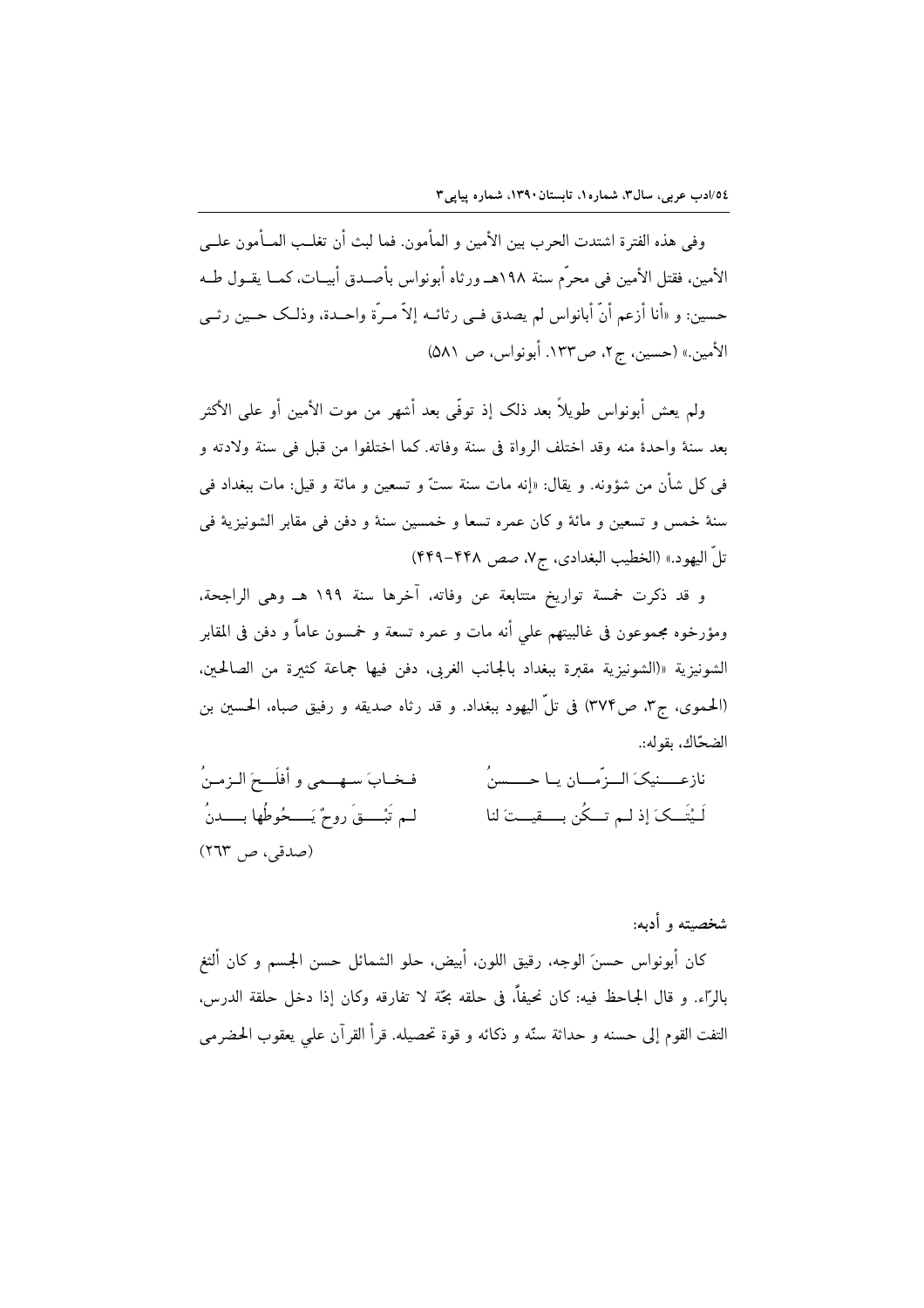\_ إمام القّراء \_ فلمّا حذَّق القراءة رمي اليه يعقوب بِخاتمه وقال: «إذهب فأنت أقرأ أهل البصرة» (ابن منظور، أخبار أبي نواس، صص ١٢– ١۵). أخذ على أبي زيد الأنصاري اللغة، و على خلف الأحمر معاني الشعر، و على عبيدة معمر بن المثنّي أخبار العرب وأيّام الناس. و قرأ الفقه فأتقن الأحكام و الفتيا، و طلب الحديث و رواه عن كبار ثقاته، و طلب علوم القرآن فعرف ناسخه و منسوخه و محکمه و متشابهه. و جالس أصحاب الکلام و أخذ علمهم و ناظرهم و كان جدلاً فهماً، فكاد يكون إماماً من أئمته… و عني بعلوم الأمم المنقولة، فاطَّلع على علم النجوم و الطبيعيات و ألمَّ بخرافات اليونان و الفرس و الهند وحفظ ما لا يحصى من أشعار العرب القدماء و المحدثين. قرأ ديوان ذي الرَّمة على الناشيء.» الأثري، صص ٥٨–٥٩)

و قال فيه ابن منظور: «كان أبونواس متكلماً جدلاً، راوية فحلاً، رقيق الطبع، ثابت الفهم في الكلام اللطيف. و يدلُّ على معرفته بالكلام أشياءُ من شعره.» (ابن منظور، أخبار أبي نواس، ص ۲۱)

و هكذا ورد في كتاب *طبقات الشعراء*: «كان أبونواس عالماً فقيهاً، عارفاً بالأحكام و الفتياً، بصيراً بالاختلاف، صاحب حفظ ومعرفة بطرق الحديث. يعرف ناسخ القرآن و منسوخه، محكمه و متشابهه. وقد تأدبّ بالبصرة، وهي يومئذ أكثر بلاد الله علماً و فقهاً و أدباً، وكان أحفظ لأشعار القدماء و المخضرمين وأوائل الإسلاميين والمحدثين.» (ابن المعتز، ص ٢٠١)

و حدّث يوسف بن الداية قال: «قال أبونواس أحفظ سبعمائة أرجوزة و هي عزيزة في أيدي الناس، سوى المشهورة عندهم ثم أخذ في قول الشعر فبرز على أقرانه و برع على أهل زمانه فصار مثلاً في الناس، و أحبّه الخاصة و العامة و كان يهرب من الخلفاء و الملوك بجهده و يلام على ذلك.» (المصدر نفسه، ص ٢٠١)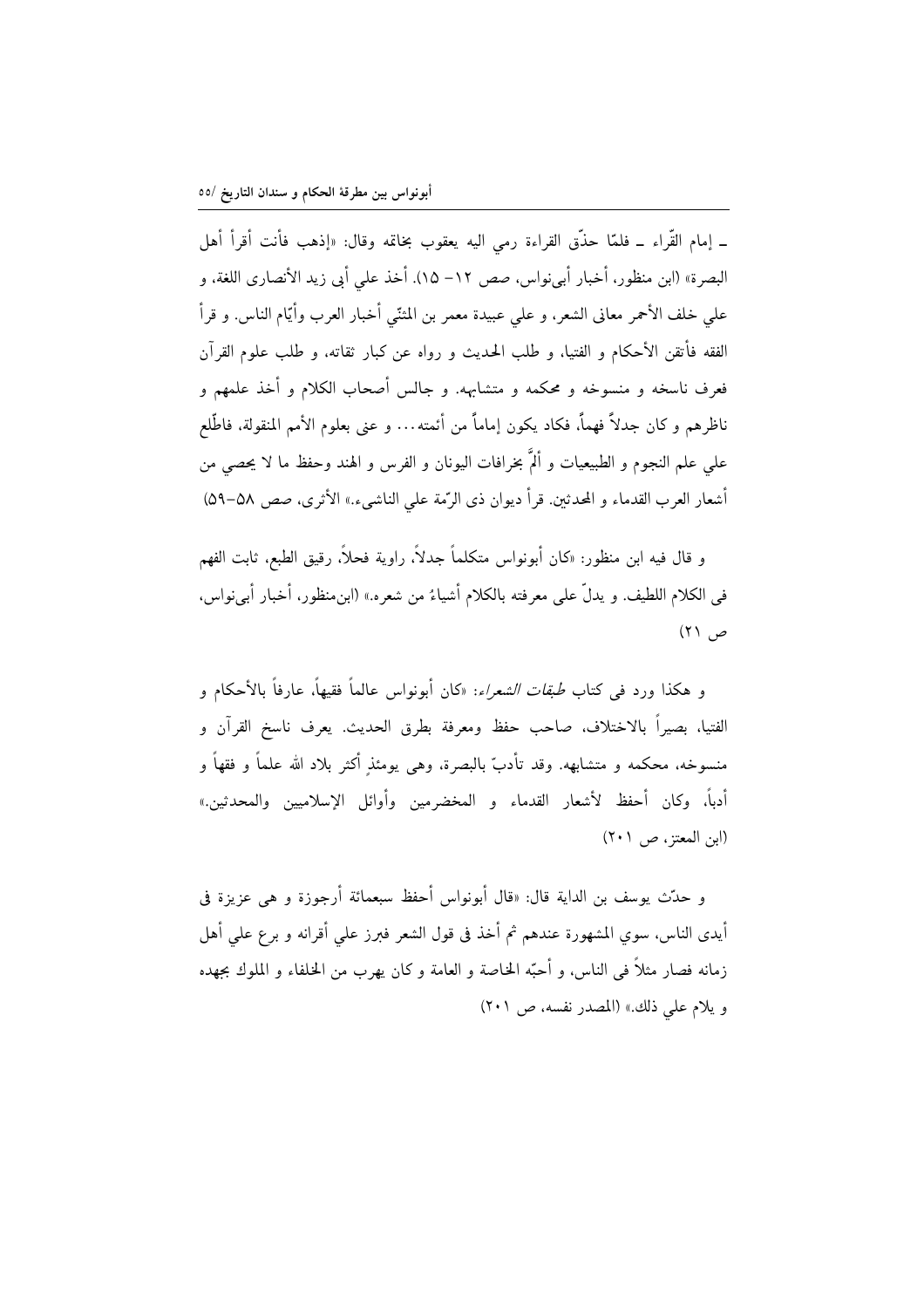و قال الجاحظ فيه: «ما رأيتُ أحداً كان أعلم باللغة من أبي نواس، ولا افصح لهجة، مع حلاوة و مجانبة الاستكراه» (ابن عساكر، ج۴، ص ٢۵۵) و قال فيه أبوهفَّان: «كان أبونواس آدبَ الناس وأعرفهم بكلِّ شعر.» (ابن المعتز، ص ١٩٤) و قال أبو عمر الشيباني فيه: «لولاما أخذ فيه أبونواس من الرفث لاحتججنا بشعره لأنه محكم القول.» (*المصدر نفسه*، ص ٢٠٢)

وقال أبو عبيدة فيه:«كان أبونواس للمحدثين مثل امرؤالقيس للمتقدمين قال فيه أيضا: ذهبت اليمن بجد الشعر و هزله: امرؤالقيس بجده و أبونواس بهزله. وكان يقول ذهبت اليمن بجيِّد الشعر في قدعه و حديثه. امرؤ القيس في الأوائل و أبونواس في المحدثين:» (ابن منظور، أخبار أبے نواس، صص ٣٨-٣٩)

و في حرصه على العلم تكفينا هذه الرواية عن قول أبي هفَّان حيث يقول: «قال لي أبونواس: الشره في الطعام دناءة، وفي الأدب مروءة. وكلٌّ من حرصَ على شيء فاستكثر منه سكن حرصُه و قرّتْ عينه غبر الأدب، فأنه كلما ازداد منه صاحبُه ازداد حرصاً عليه و شهوةً له ودخولاً فيه.» (ابن المعتز ، ص ٢٠٤)

و هذا هو أبونواس يتكلم عن نفسه وشعره: «لا أكاد أقول شعراً جيداً حتى تكون نفسى طيبةً و أكون فى بستانٍ مونق و على حال أرتضيها من صلة أوصل بها أم أوعد بصلة. وقد قلتُ و أنا على غير هذه الحال أشعاراً لا أرضاها.» (ابن منظور، أخبار أبي نواس ص ۴۱)

نراه يؤكَّد على طيب النفس في حال قول الشعر . و خلاصة الكلام فيه هي أن: «شاعرنا لم يكن رجلاً ما و إنما كان رجلاً يقدره أهل عصره و يكبرونه في كلِّ ما عرض له من الفنون أنه أرق الناس أدباً و أحسنهم شعراً.» (حسين، ج٢، ص۴۵) فأين من هذا، أبونواس العابث المستهتر و الذى كيل له من الاتهامات و أشيع عنه من الروايات ما يبرزه فاسقاً، فاجراً لاهمّ له سوى الإقبال على الملذَّات و ارتكاب المحارم؟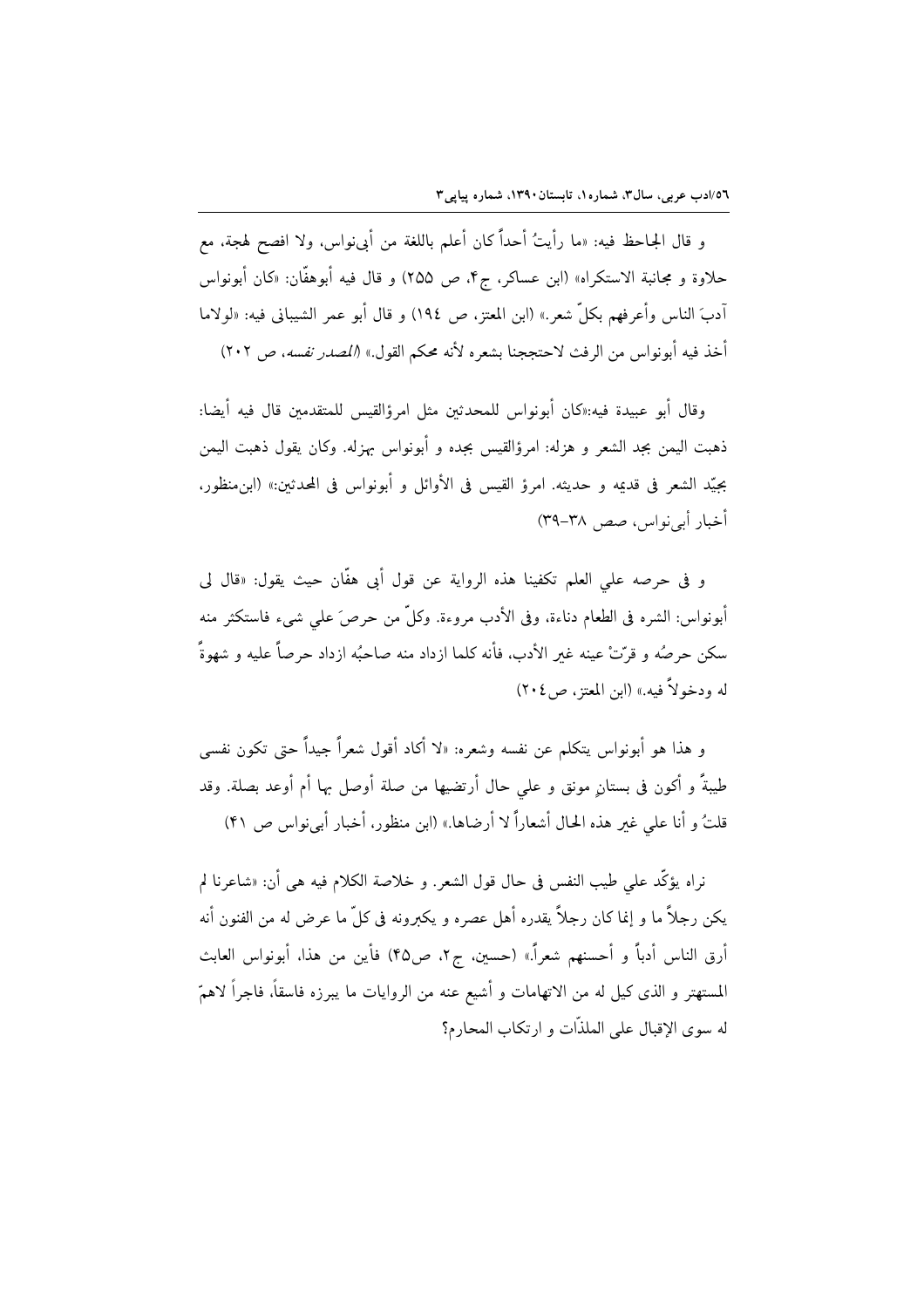ولكنِّ السؤال الذي لا بدِّ لنا من طرحه هو: لماذا ترسَّخت صورة أُبي،نواس الماجنة المستهترة في أذهان الناس ولم تترسّخ صورة أبينواس المعروفة بالأدب والمعرفة؟ مع أنه مشهود بأنه كان من كبار رجال العلم و الأدب و الحديث في عصره، كما رأينا و ذكرنا أقوال العلماء و المؤرخين في ذلك. ومردّ ذلك إلى بعض المحاولات التشهيرية ضده.

حملة التشهير ضد أبي نواس: واجه أبونواس عدداً كثيراً من حملات التشهير والتشكيك من جوانب شتَّى تختلف غايات هذه الحملات ومراميها:

الاتَّجاه الأوَّل: يتعلَّق باتجاهه الفكري و الأدبي و بمذهبه الجديد في الشعر الذي تمثلت فيه ثورتُه على منهج القصيدة و النظام الشعرى القديم، فخالفه الشعراء الذين كانوا يحافظون على المنهج القديم و بثَّوا دعايات كثيرة ضده. الاتَّجاه الثاني: يتعلَّق بعدد من الشعراء المعاندين له، والَّذين لهم موقفهم الصريح المؤيد للحكم العباسي والمعارض لِآل البيت. و من هؤلاء الشعراء: مروان بن أبي حفصة، و سلم الخاسر، و الرّقاشي و أبان بن عبد الحميد اللاحقي، شاعر البرامكة. الاتِّجاه الثالث: مدعوم بالخلفاء و الأمراء و الوزراء، والذين كان لهم وَضعهم الطبقى و الاجتماعي الخاص إلى جانب ما يتمتَّعون به من نفوذ سياسي، وفي الحقيقة كانت لهم شخصيتان: الأولى هي الشخصية الرسمية عند الناس تحافظ على العفَّة و الطهارة و الرزانة. و الثانية شخصية عابثة ماجنة تَظهر في خلواتهم. هؤلاء إذا حضروا مجالس الأنس و الطرب مع الغلمان و الجوارى و المغنّين، جادت قريحتهم بشعر مُسفّ فاحش نسبوه إلى أبي نواس خوفاً من قدرهم و موقعهم الاجتماعى و السياسى، و «العامة الحمقي قد لهجت بأن تنسِبَ كلٌّ شعر في المجون إلى أبي نواس و ذلك غلط.»(ابن المعتز، ص ٨٨)

الاتجاه الرابع: و هو تهرَّب أيينواس من هذه المجالس الرسمية لاتَّجاهه الفكري و العقيدي و الديني. وهذا هو أبونواس يقول: «إنما يَصبر على مجالسة هؤلاء الفحول المنقطعون الذَّين لا ينبعثون ولا ينطقون إلاَّ بأمرهم. والله لكأنَّى على النَّار إذا دخلتُ عليهم حتى انصرفَ إلى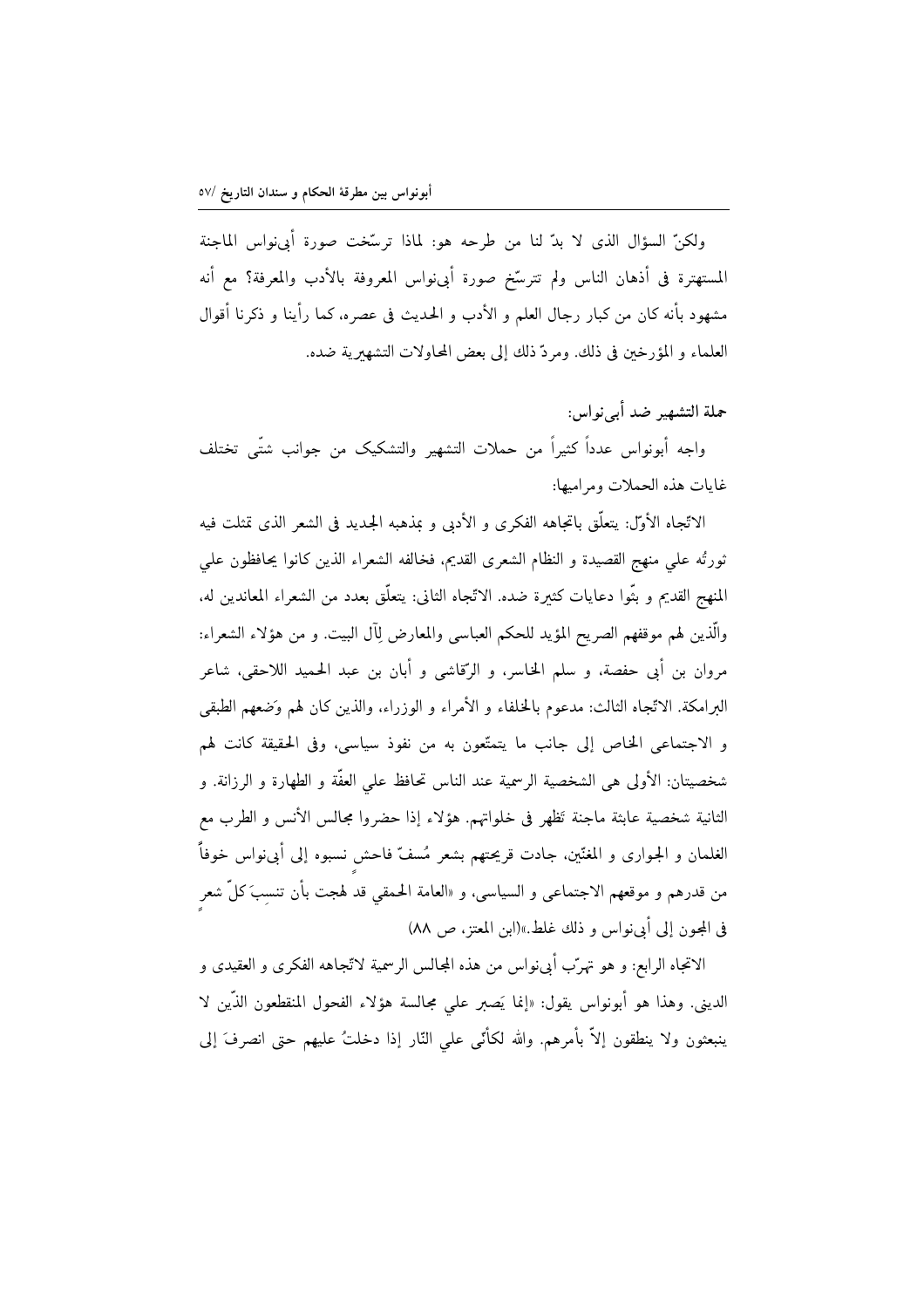إخواني و من أشاربه. لأني إذا كنتُ عندهم فلا أملك من أمرى شيئا.» (ابن المعتز، ص ٢٠٢) و تتَّضح لنا مسائل كثيرة عند التعمق في هذا القول. وهذا قول أبينواس حيث يقول: «لا أكادُ أقول شعراً جيداً حتّى تكون نفسي طيبة.» (ابن منظور، أخبار أبينواس، ص۴۱) كان الخلفاء و الأمراء يتمنَّون أن يكون أبونواس في بلاطهم و يتقرب إليهم. ولكنه كان بمعزل عن البلاط و كان ميلُه إلى الناس و ميل الناس إليه: «فصار مثلاً في الناس وأحبّه الخاصة والعامة.» (ابن المعتز، ص٢٠١) و «لم يكن شاعر في عصر أبينواس إلا وهو يحسده لميل الناس إليه و شهوتهم لمعاشرته و لبعد صيته و ظرف لسانه.» (ابن منظور، أخبار أبي نواس ص ۴۱) و لا يخفي علي الباحث ميله إلى الشعوبية و ذلك كلَّه مما لا يؤهِّل شاعرا بأن يكون قريبا من الخلفاء و الحكام.

الاتّحاه الخامس: هذا هو ما عاناه كثيراً و سبّب أن تكثر الأقوال فيه كما جاء في أجواله: «كان دمثاً، لطيفاً، ظريفاً، حلو المعشر، حسنَ الوجه، رقيق اللون، أبيض، حلو الشمائل، ناعم الجسم.» (ابن منظور، *أخبار أب<sub>ح</sub>نواس*، ص ١٥) و كان «فصيحَ اللسان، لطيف المنطق، مليح الإشارة، وظرفه كان من أهمّ ما تتميّز به شخصيته.» (ابن المعتز،ص ٢٠١)

ولعلَّ اتجاهه هذا إلى الهزل و الدعابة إلى جانب ما تمتَّع به من جرأة وحرية في قول ما كان يخطر بباله، جَعَل الكثيرين ينسبون إليه النوادر و السلوك الماجن و الشعر الفاسق. و لهذا نرى في ديوانه كثيراً من الأبيات لا تحمل خصائص أبي نواس. و لكن ظرفه و هزله كان أشدَ من الجدِّ، و الجد المخبوءِ تحت الهزل هو أشد من الجدِّ الظاهر. وهو الذي يقول عن نفسه: «و أمّا المجون، فما كلّ أحد يحسن أن يمجن، و إنّما المجون ظرفٌ و لست أبعدُ فيه عن حدّ الأدب. ولا أتجاوز مقداره.» (المنظور، *مختار الأغانبي*، ج ٣، ص ٢٠١) و يؤكّد هذا القول قوله الآخر ممّا نقله محمد بن أبي عمير :» سمعتُ أبانواس يقول: والله ما فتحتُ سراويلي لحرام قطّ.» (ابن عساكر ، ص ٢۶۴)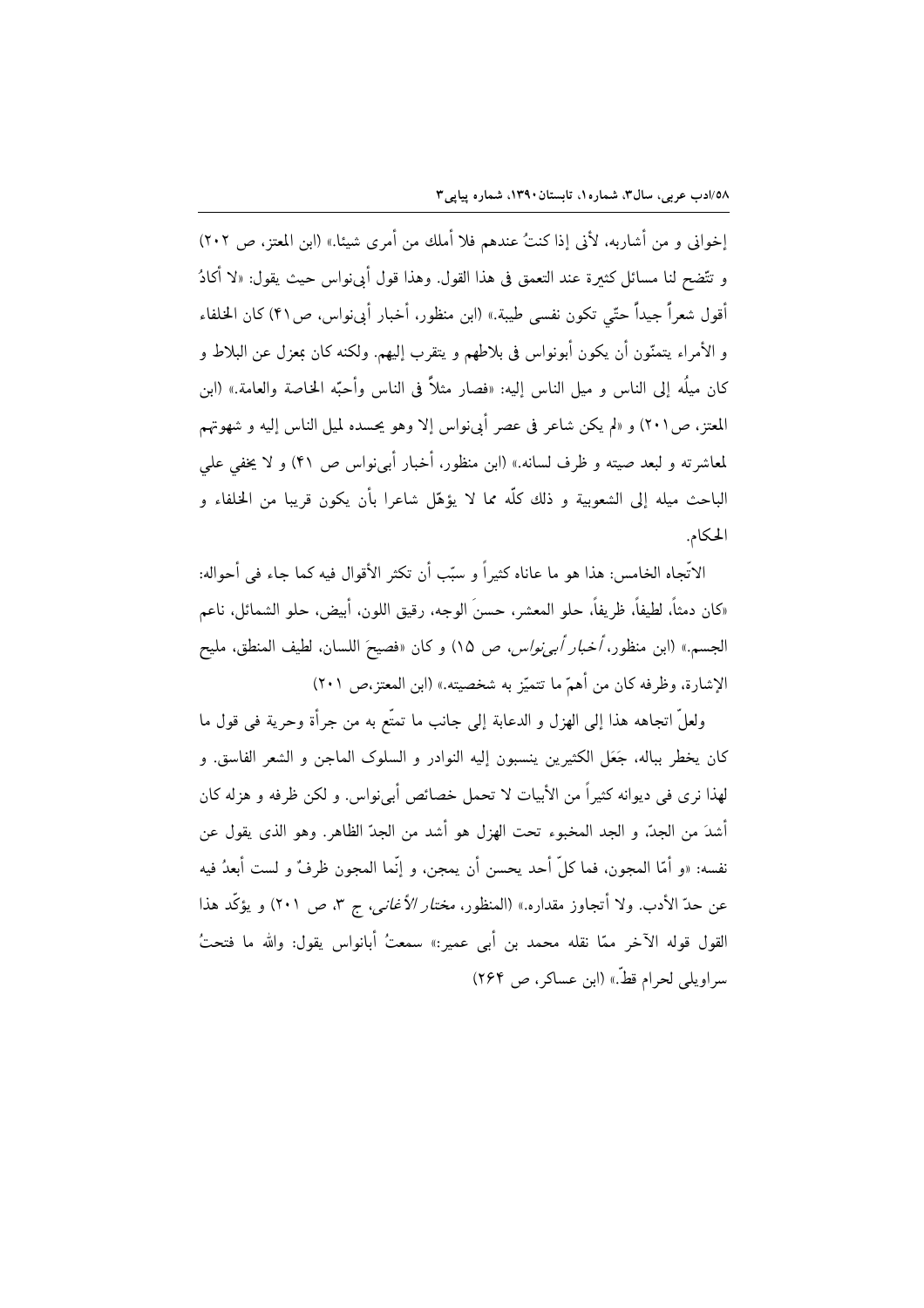دىنە و مذهبه:

يحيط بحياة أبينواس غموض كثيرة ولا سيَّما من الناحية الدينية. وكان يُتَّهم بكل مذهب و منه «الزندقة» و سجن عدة مرات بهذه التهمة كما رأينا. و«كان يتَّهم برأى الخوارج». (ابن المعتز، ص ١٩٥) و«ذكر صاحب كتاب الورقة جماعة من الشعراء في طبقة أبي نواس و من قبله، و وَصَفَهم بالزندقة. و سرائر الناس مغيبة و إنما يعلم بها علَّام الغيوب و كانت تلك الحال تكتم في ذلك الزمان خوفاً من السيف. «(المعرى، ص ٢١٥)»

ومنهم من يعتقد بتشيع أبي'نواس، و من الدلائل الهامة التي تشير إلى تشيع أبي'نواس، ما قاله أبوالعلاء المعرى عنه حين يقول: «ولا ارتابُ أنَّ دعبلاً كان على رأى الحكمى (أبي أبونواس) وطبقته، والزندقة فيهم فاشية و من ديارهم ناشئة.» (*المصدر نفسه*، ص ٢٠٧) و يقول في موضع آخر: «وقد اختلف في أبي نواس. أُدّعي له التألّه و أنّه كانَ يقضي صلوات نهاره في ليله، و الصحيح أنّه كان على مذهب غيره من أهل زمانه.» (*المصدر نفسه*، صص  $(Y \cdot \lambda - Y \cdot V)$ 

وأمَّا ما ذكرناه من كلام أبي|لعلاء على طريقته في الشك، فإننا إن نظرنا بدقة في قوله تبين لنا، أوّلاً أنه لا يؤيّد زندقة أبيiواس بل يؤيد تشيعه حيث يقول، أنه لا يرتاب في أنّ دعبلاً ــ أي دعبل بن على الخزاعي كان على رأى الحكمي. و لا يخفي علينا تشيع دعبل و إخلاصه لآل البيت و شعره الصادق فيهم.

و أما قوله: «و الصَّحيح أنه كان على مذهب غيره من أهل زمانه». يدل على سلوكه و كيفية تعامله و مواجهته القضايا السياسية و الدينية في تلك الفترة و بالطبع فقد كان مختلفاً عن الآخرين. على أنه اتِّخذ موقفاً خطيراً إزاء تلك القضايا، وكان للتظرِّف و التظاهر بالمجون و إظهار الجنون دورٌ خاص في ذلك الزمان خوفاً من السيف كما أشار المعرى في كلامه و تؤكده إحدى قصائد أبي نواس التي تزخر بجوانب كثيرة مما أشير إليه هنا يقول فيها: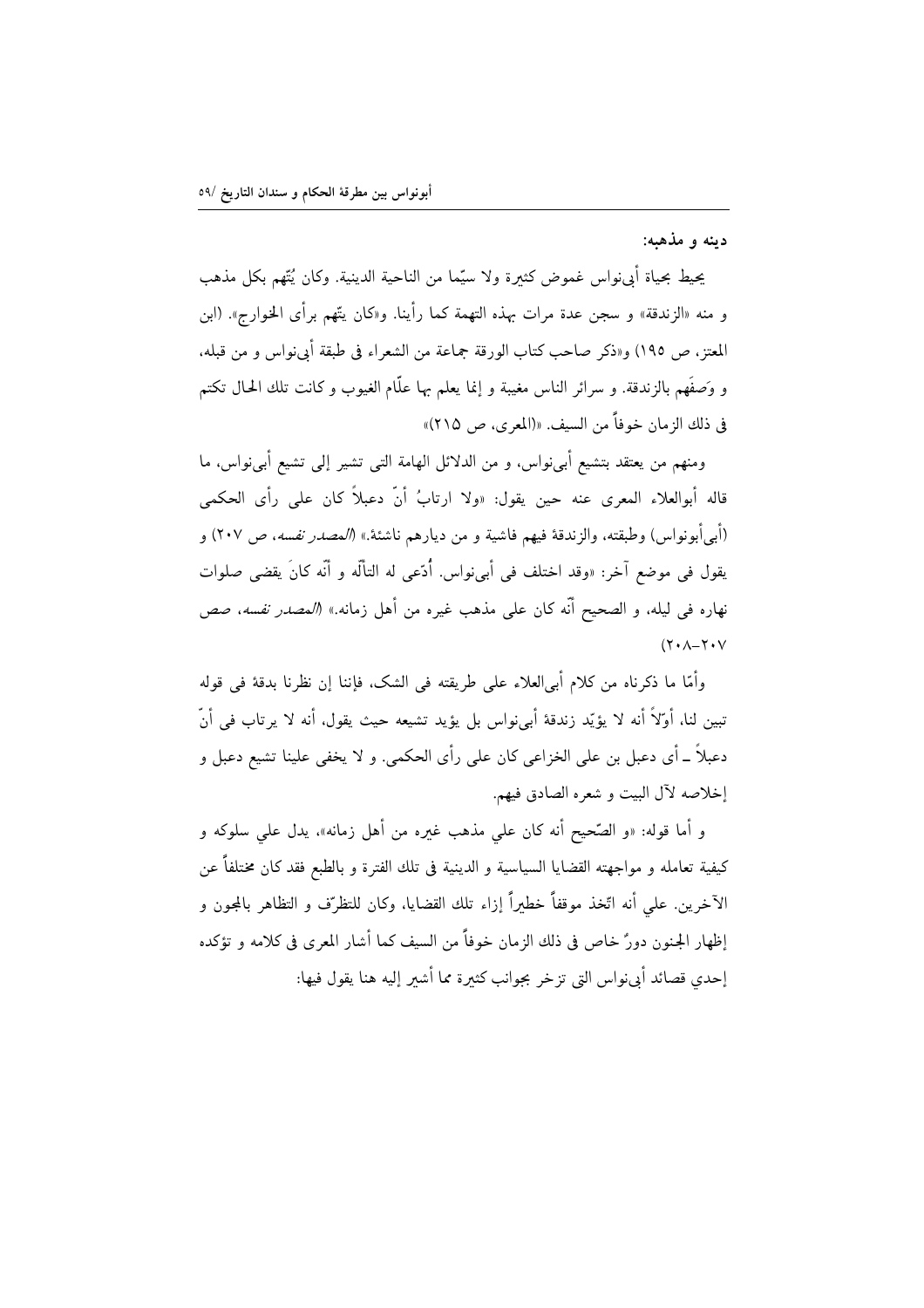

#### انتماؤه إلى الشعوبية:

كان العرب يزدرون الموالي و يفتخرون بكلِّ ما هو عربي، و لاسيِّما أيام الأمويين. فواجهت الأمم المختلفة آلاماً كثيرة من جرّاء هذا الازدراء. فلمّا حدثت الثورة العباسية و ضعفت السلطة العربية، قامت جماعة من الشعراء والأدباء المنحدرين من أصول فارسية يقولون بتساوى الشعوب و عدم تفضيل أمة على أخرى استدلالاً بالآية القرآنية: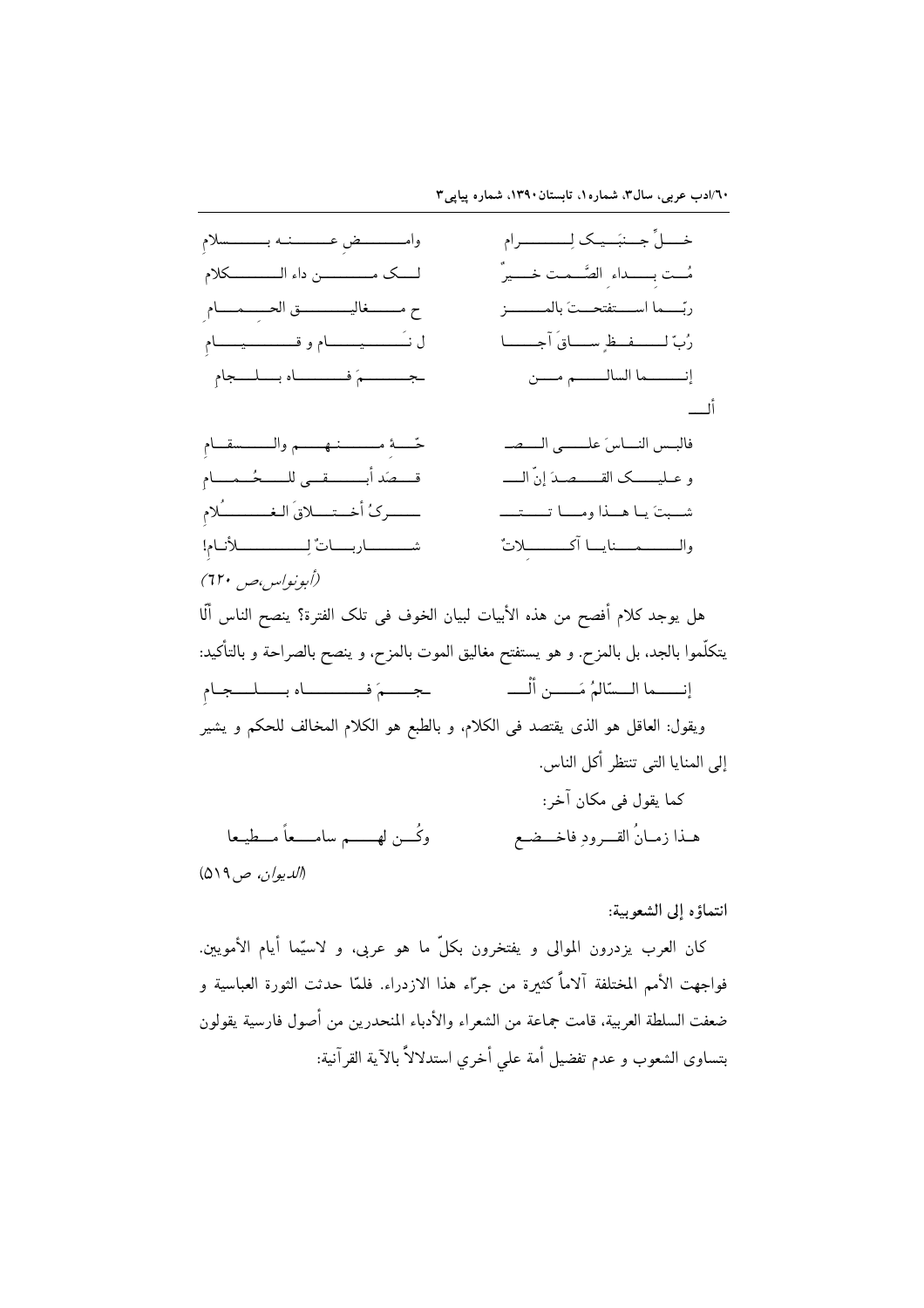\*يا أيها الناس إنّا خلقناكم من ذكر و أنثى و جعلناكم شعوباً و قبائلَ لتعارفوا إنّ أكرمكم عند الله أتقيكُم (الحجرات: الآية ١٣)

ولكن ما لبث أن تحولَّت هذه الفكرة إلى الحطَّ من شأن العرب، و الطَّعن في أخلاقهم وآدابهم، والتَّنوية بفضائل الإيرانيين و غيرهم من الشعوب التي كانت لها حضارة قديمة. وقد ألَّفت كتب كثيرة في ذم العرب وبيان انحطاطهم، كما ألفت كتب أخرى في فضائل الفرس و غيرهم من الأمم غير العربية. وقد كان للشعوبية هذه دور كبير في تاريخ الأدب، كما كان لها دور مهم في السياسة العربية في العصر العباسي.

فإذاً كانت الشعوبية مذهباً سياسياً و إنسانياً في ذلك الوقت وبإمكاننا أن نقول: «إنّ الشعوبية ليست عقيدة، بل هي نزعة تشبه أن تكون محاولة ديمقراطيّة تحارب أرستقراطية العرب.» (أمين. ج ١. ص ٥٨)

جاء في العقد الفريد: «الشعوبية هم أهل التسوية» وفي الصحاح: «الشعوبية فرقة تفضَّل العرب على العجم» «وفي اللسان:» الشعوبي هو الذي يصغر شأن العرب ولا يرى لهم فضلاً على غيرهم.» ( *المصدر نفسه، ص*2۵)

إنَّ ما جاء في لسانالعرب في معنى الشعوبية يدلُّ على تحوَّل هذه الحركة المدافعة عن تساوى الأمم إلى الحطَّ من شأن العرب كما ذكرناه آنفاً. و تلك هي الشعوبية العنصرية، و غايتها تعظيم الفرس و حضارتهم و مقاومة ما كان قد نشأ في نفوس العرب من قبل، من روح التفوق والاستئثار بالمجد. و قد قام من هذين الفريقين جماعة يناضلون عن مذهبهم ويرمون خصومهم بأليم سهامهم. نذكر من الفريق العربي أبن قتيبة و الجاحظ و من الفريق الشعوبي أبا عبيدة و سهل بن هارون.

و فيما يتعلَّق بشعوبية أب<sub>ى</sub>نواس يقول ابن رشيق: «و كان أبونواس شعوبي اللسان ولا أدري ما وراء ذلك.» (ابن رشيق القيرواني، ج١، ص ١٥۵)

كلمة ابن رشيق «شعوبي اللسان» تفيدنا دعوته إلى الشعوبية دون إضمار البغض لشعب آخر و دونَ أن يدلُّ على الشعوبية العنصرية. فلهذا نراه كان ملازماً للفضل بن الربيع و الخليفة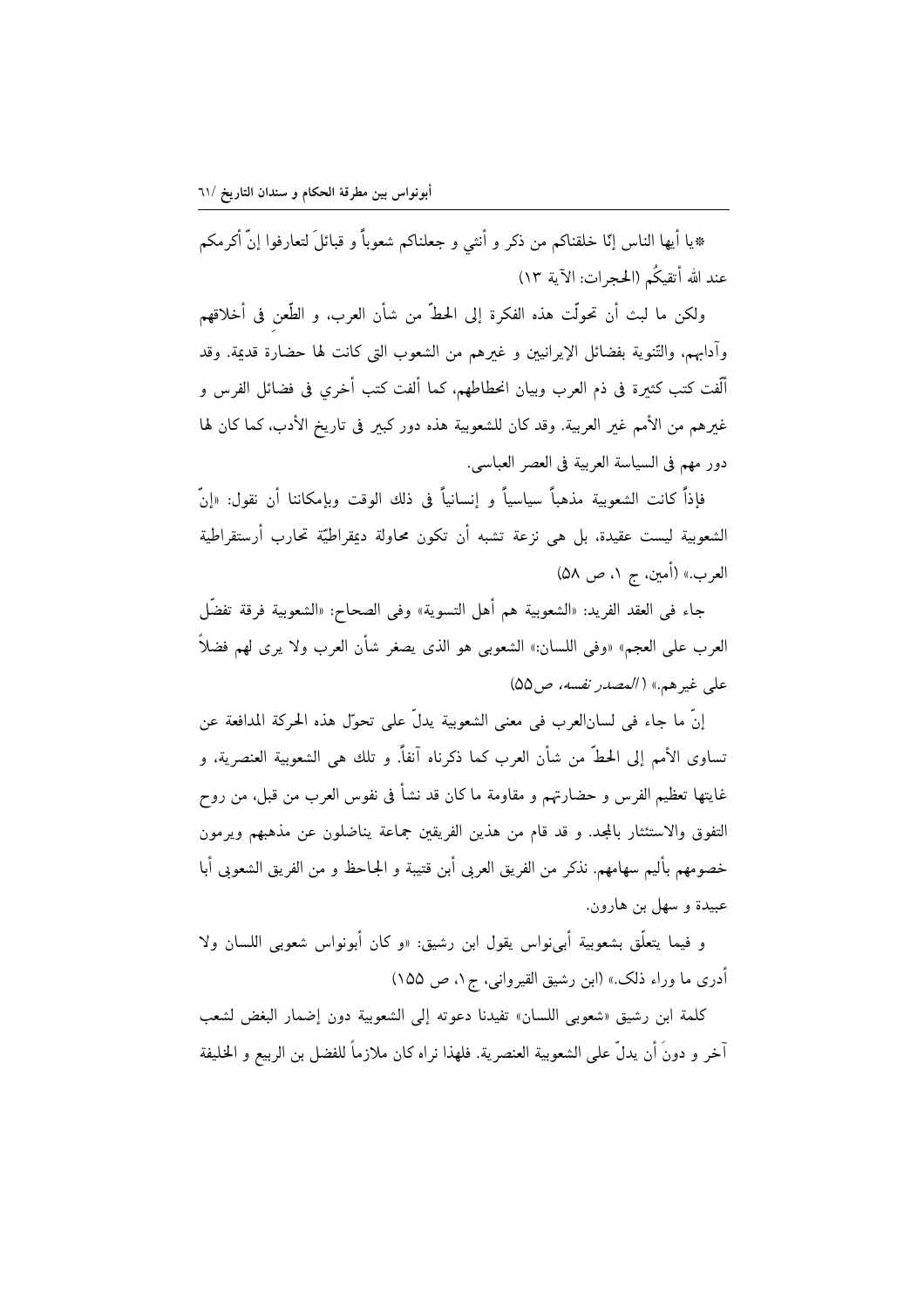الأمين و هما يمثِّلان العصبية العربية في ذلك الوقت. و رأينا فخره باليمنيين و القحطانيين وهجاءه للنزاريين في الكثير من أشعاره.

وفي حين يهجو اليمنيين كقوله في هجاء هاشم بن حديج، و هو كِندى من صميم اليمن حيث بقول:

مثــل القَلــمَّــس لم يـــعلَق بك الدَنسُ يا هاشـــمُ بـــن حُديــج لو عددتَ أباً (أبونواس، ص ٥٥٢)

و القلمّس أحد رؤساء كنانة و هو من غير اليمن كما هو معروف. و في هذه القصيدة يعدّد كرماء نزاريين و يفتخر بهم؛ و من جانب آخر نراه «كان يأخذ العلمَ عن أبي عبيدة و يمدحهُ و يذمّ الأصمعي.»(المقدسي، ص ١٠٧) و نعلم بأن أبا عبيدة كان شعوبيا و الأصمعي عربياً متعصباً للعروبة.

و نراه في مقارنته لحضارة العرب بحضارة الإيرانيين الغابرة يفتخر بحضارة الإيرانيين حيث يقو ل:

| يُقاسمي السريىحَ والمَطْرَا         | دَعِ الرَّســــــمَ الَّـــــــذى دَتـَـــــرا |
|-------------------------------------|------------------------------------------------|
| ـمَ فـــي اللّــذاتِ والــخـــطَرَا | وكسن رجسلاً أضـــاعَ العـــلـ                  |
| وســـابـــورٌ لِمَـــن غَــــبَراً  | ألــــم تـــرَ مــا بَنـــَــى كِــسرى         |
| (أبونواس، ص ۵۵۷)                    |                                                |

إلى آخر القصيدة حيث يذَّم أهل البادية رجالاً ونساءاً وشعره يدلُّ على شغفه بتاريخ الفرس و إناقة الحضر و نفوره من الحياة البدوية التي كان يتغنّى بها الأقدمون ومن ذلك أيضاً قو له:

| وعُـجـتُ أسألُ عــــن خمّارة الـبلدِ        | عــاج الشقىُّ علــى دار ٍ يُسائلـــــها    |
|---------------------------------------------|--------------------------------------------|
| و لا شفَى وَجْـدَ مــــن يصبو إلى وتدِ      | لا يُرقىءُ اللهُ عَينَى مَن بَكى حَجَــراً |
| لا درَّ درُّک قــــل لــــي مــــن بنو أسدِ | فالوا ذكـرتَ ديارَ الـحيّ مِن أســـدٍ      |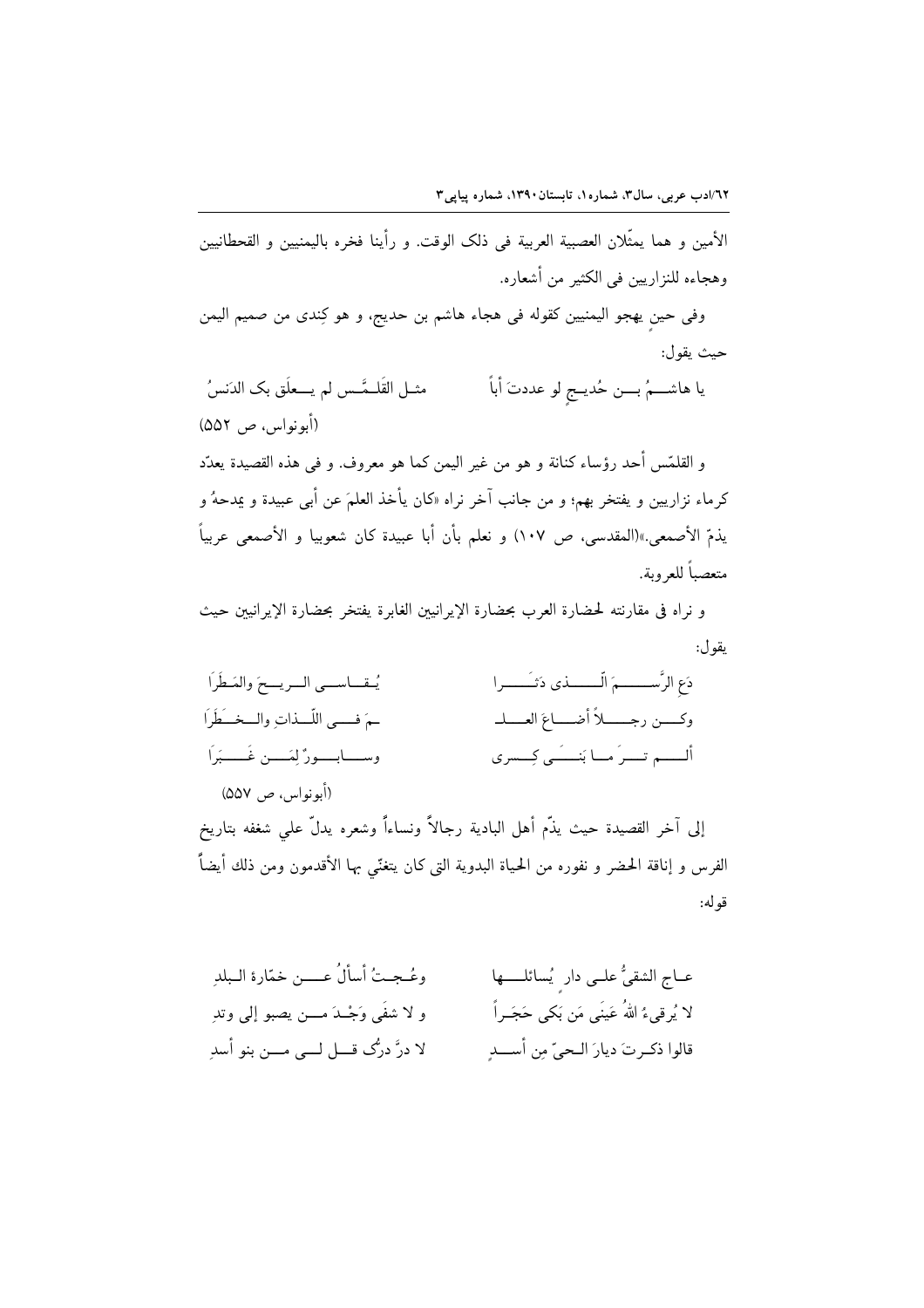ليس الأعاريـبُ عندَ الله من أحدِ ومـن تميمٌ و مَن قيسٌ و إخوتُـهم (أبونواس، ص ٤٦) وأيضاً مما يشعر بميله إلى الفرس و انحرافه عن مذاهب العرب قوله في قصيدته: دَعِ الأطْلِلالَ تَسْسِفِيها الجنوبُ ونُسبلي عهدَ جلّ تها الخطوبُ تخُبُّ بِسها النسجسية ُ والنجيبُ و خــــلٍّ لراكــــب الوجــناء أرضاً و أكثــرُ صَـــيدها ضَبـُعٌ وذيـــبُ بـــــــلادٌ نــــبــتُــها عــــــشرٌ وطلــحٌ و لا عـيشاً فـعيشهُمُ جـــديـــــبُ و لا تأخـذ عَـن الأعــراب لهـواً ثم يصف خشونة عيشهم و يقارن ذلك بصفاء العيش في الحضارة الفارسية والتمتع بمواهبها، إلى أن يقول: وهـذا العـيشُ لا اللّبـــنُ الحليبُ فهذا السعيشُ لا خِيــَمُ البوادي وأيـنَ مـن الـمـياديـــن الزُّروبُ فأيسنَ البدوُ مِن إيسوان كِسرى (أبونواس، صص ١١-١٢) «وكذلك يمدح البرامكة مرة و يهجوهم تارة أخرى.» (أبونواس، صص، ٤٧٠ و٤٧۴ في مدحهم. و في هجوهم ص ٥١٩) ملحِّص القول أنَّه نراه، يفضَّل الفارسي على العربي تارة، و يفضّل العربي مرّة على الفارسي و اليمنيّ على النزاري ومرةٌ أخري النزاري على اليمني. و نراه يسخر من العباسيين الملتفتين إلى الجـاهليين و كان يسخر أيضاً من أولئك الّذين يبدّلون أنسابهم حسب الظروف. فهذا الفضل الرقاشي المولى، رآه أبونواس يتنكَّر لأهله و يستعرب، فهنَّ هذا النفاق اشمئز إزاً فقال:

| وقـــــد سَــــبّ الـمــوالـــــى:          | قـلـتُ يـــوماً للـــــرّقاشـــــيّ |
|---------------------------------------------|-------------------------------------|
| لملك مـِن عـــــــمّ وخــــالِ              | مـا الّـذي نـجّاک عن أصـــــ        |
| زمــنـــــــــاً ثـــــــمّ بَـــــدَا لــى | قال لــي: قــد كـنـتُ مولـيَّ       |
| عــــــــــربيٌّ بالـــــجـــــبـــــالِ    | أنا بالبــصـــرة مـــــولـــــــىً  |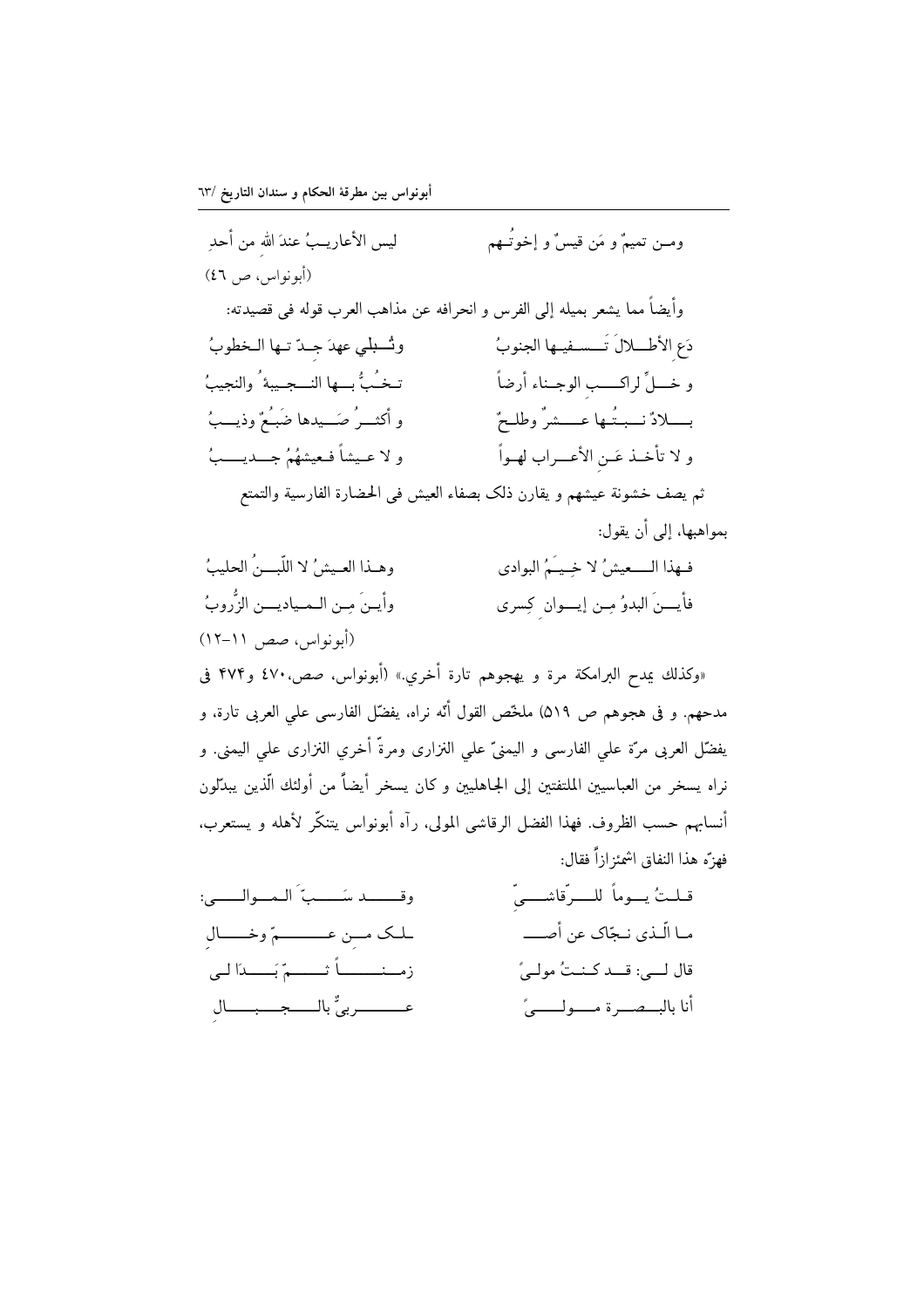أنا حسفاً أدّعب وسيسمع م لسيّة ادى وهـيسيسيُّ: الـــــــــــــ (أبونواس، ص ٥٧١) وخلاصة القول أنَّ شعوبية أبينواس ليست شعوبية عنصرية بل هي شعوبية بمعنى الأصل القائل بتساوى الشعوب و عندي أنَّ أبانواس لا يفرِّق بين عربي و فارسي و بين مولى وسيِّد. ولكنِّ الفرق واضحٌ عنده بين الدعى المتجاوز، و بين المتحضر المهذب، بين الغليظ و اللطيف و بين الفهيم و البليد و بين الظالم و العادل.

و أبونواس شاعر ذوّاقة، محبُّ للحياة، و ميّال إلى الجمال و هو يمدح الإنسانية التي تعين عنده الشعور بالصفات المشتركة بين البشر ية جمعاء.

نهاية المطاف في حياة الشاعر:

ولد أبونواس الحسن بن هانيء في الأهواز سنة ١٤٠هـ ــ على الأرجح ــ من أب عَرَبي و أمّ فارسيّة. فقد أباه في السنّة الثانية أو السادسة من عمره فظلّ يتيماً. ثم انتقل إلى البصرة و نشأ فيها. قرأ القرآن و حذق فيه و أصبح أقرأ أهل البصرة. تخرّج في الشعر على والبة بن الحباب الأسدى و خلف الأحمر. ثمَّ تبدَّى و خالط العرب الخلَّص، ففصح لسانه. عاد إلى الكوفة بعد سنة، فاختلف إلى أئمَّتها فأخذ عنهم علوم اللغة. ثم توجَّه إلى بغداد و هو في الثلاثين من عمره. اتِّصل بالبرامكة في أوّل أمره و في أوّل خلافة الرشيد. ولكنه سجن بتهمة الزندقة. هرب إلى مصر بعد نكبة البرامكة ولجـأ إلى أمبرها «الخصيب» و مدحه. عاد إلى بغداد بعد سنة وأشهر. قبض عليه عند دخوله فى بغداد و سجن فى سجن الزنادقة حتى ماتَ الرشيد. أطلقه الأمين من السجن بواسطة وزيره الفضل بن الربيع. اتَّصل بالأمين و مدحه ولكنَّه سجن عدة مرّات في زمان الأمين بتهم مختلفة، منها المجون والزندقة، إلى أن مات سنة ١٩٩ الهجرية و دفن في مقابر الشونيزية ببغداد، و عمره تسع و خمسون سنة.

و أبونواس شاعر سهل، جديد المعاني و الألفاظ، حلو النكتة، و شعره مرآة صافية لعصره لكل ما فيه من القضايا السياسية و الاجتماعية و الدينية و الفلسفية.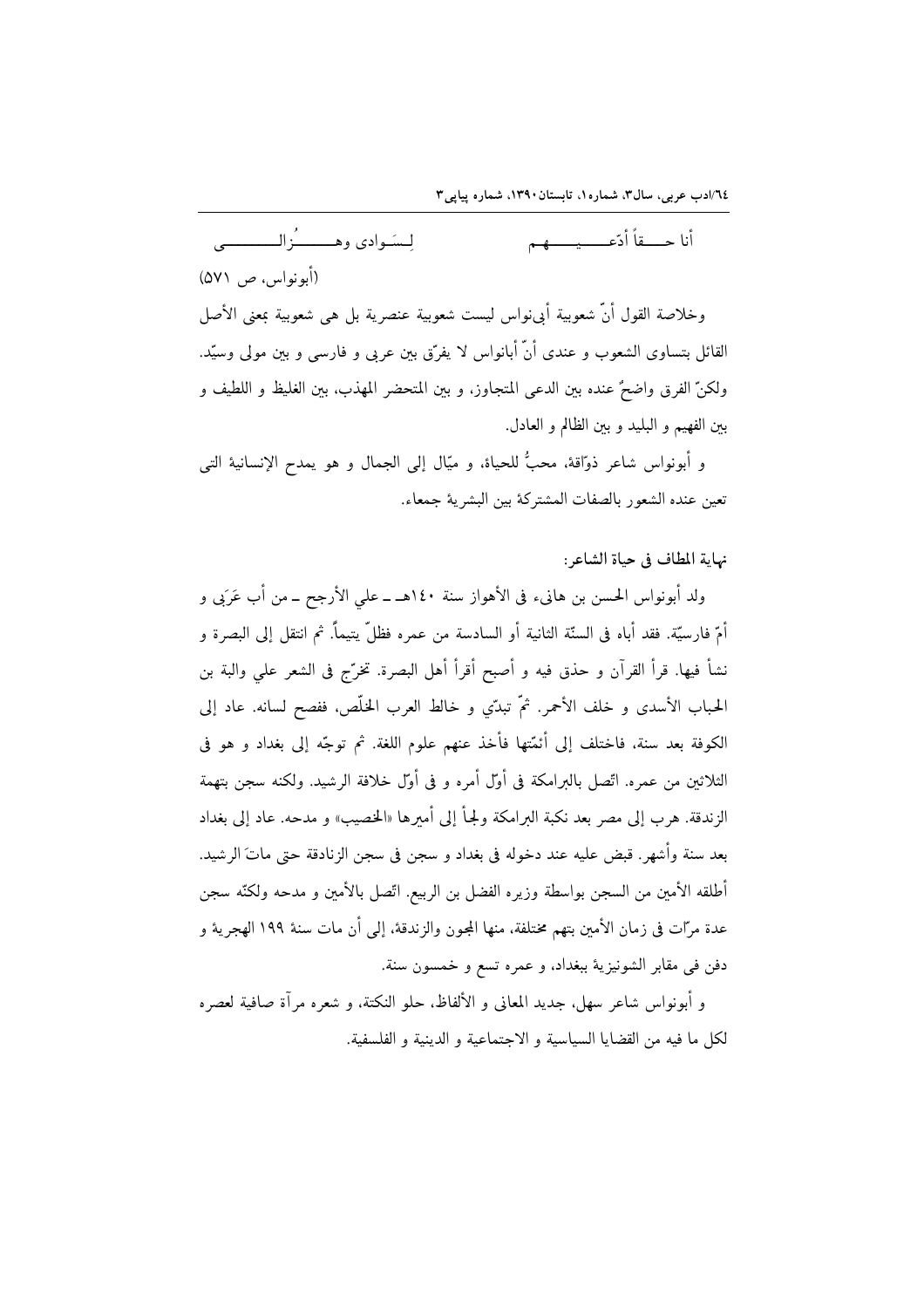ولكنَّه لجأ إلى التظرُّف و التظاهر بالمجون، كما ورد في بعض الكتب: «كان أبونواس في دعاويه يتماجن و يعبث».(ابن منظور، أخبار أبي نواس، ص ٣۵) و هذا هو قول أبي نواس في هذا الصعيد: و أمّا المجون، فما كلُّ أحد يحسن أن يمجن، و إنما المجون ظُرِ ف و لستُ أبعدُ فيه عن حدّ الأدب و لا أتجاوز مقداره. «(ابن منظور، *مختار الأغانبي، ج*٣، ص ٢٠١) كما يقول:» «والله ما فتحتُ سراويلي لحرام قطَّ».(ابن عساكر، ج۴، ص ۲۶۴)

إنه تماجَنَ خوفاً من السلطة الجائرة التي كانت تحكم باسم الإسلام و اتَّخذ الخمرة رمزاً للتعبير عمّا يتمنّاه. ثارَ في أوّل أمره على أسلوب القصيدة التقليدية، ثم على التقاليد و الأعراف الاجتماعية البالية وطعن بسياسات الخلفاء.

عاش وحيداً في ظلِّ خلافة حافلة بالرِّئاء و النفاق. تلك الخلافة الَّتي تعيش التناقض بأوسع أشكاله، فخلف ظاهرها الأنيق باطن ملؤه الفساد، لكنّه يخفى فى طيّات هذا الطلاء الخلّاب.

عاش غريباً دون أن يعرف أحد آلامه و تمنياته، و واجه حملات التشهير من جوانب شتّى و لا سيَّما من ناحية الحكومة لشهرته الواسعة و حبِّ الناس له و تهربُّه من البلاط. و مع هذا ترك لنا تراثاً خالداً، و هو شعره الخمري بكلّ ما فيه من الأبعاد التقليدية و التجديديّة بنزعاتها الفنية والاجتماعية والسياسية والنفسية والأخلاقية و الروحية بحيث أصبح رائد الشعر الخمري في الأدب العربي. وللتعرف على خمريات أبينواس يجب علينا أن نتعرف على دور الظرف و التظاهر بالجنون و التماجن في تلك الفترة العباسية و لا سيما في عهد الخليفة هارون الرشيد. ولهذه الأشكال الثلاثة دور هام في الحكومات الدينية الجائرة على مرّ العصور، ولا سيَّما في العصر العباسي الأول. فمثلاً نرى بهلولاً– أعنى بهلول بن عمر الصيرفي الكوفي (المتوفّى سنة ١٩٨هـ). الذي كان عالماً كبيراً ذا عقل وفير و هو من أصحاب الإمامين الصادق والكاظم عليهما السلام– لجأ إلى التظاهر بالجنون حينماء أراد هارون الرشيد أن يجعله قاضياً ليفتى له بقتل الإمام موسى الكاظم (ع) بدعوى أنَّه يريد الخروج عليه. فتجانن و ركب قصبة يطوف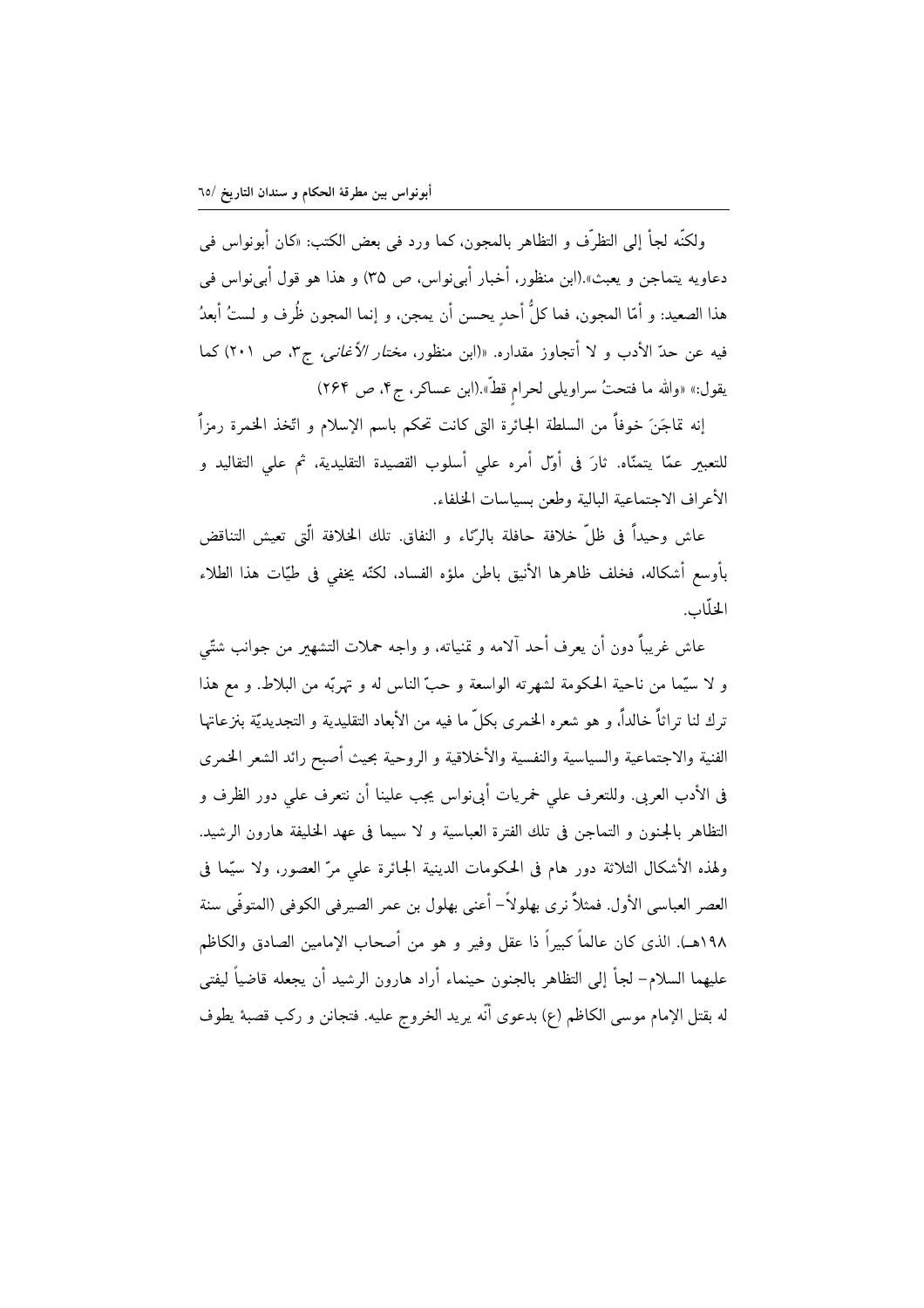بها أزقَّهٔ الكوفة، فقال الناس جُنَّ بهلول وكان في حالته تلك، ينتقد الرشيد انتقادات لاذعة، وأخباره تدلُّ على أنه كان من أهل الموالاة والتشيع لأهل البيت(ع):((بيضون، صص ۵–۴»

كما لجـأ أبونواس إلى التظرف وإظهار المجون و كان من الشيعة واتَّخذ «التقيَّة» مذهباً له. و من خلال القراءات الواسعة ينكشف لنا أنَّ كثيرين من الشعراء و الأدباء اتخذوا التظرِّف في تلك الفترة طريقاً لتبيين أفكارهم و تماجنوا خوفاً من السلطة الجائرة الّتي كانت تحكم باسم الإسلام. و مع هذا قتل الكثيرون من الشعراء و الأدباء بتهمة الزندقة والخروج على الحكم الديني مثل: ابن المقفَّع، و عبد الحميد الكاتب، و صالح بن عبدالقدوس، و بشار بن برد. ومكانة هؤلاء في معاداة العرب و انحيازهم إلى الشعوبية لا تخفي. الأمر الذي عرَّضهم لهذه التَّهم التي كانت السلطات الدينية تتخذها وسيلة للوقوف في وجه كلٌّ من سوّلت له نفسه إظهار العداء للسلطة السياسية الحاكمة.

هذا هو النواسي الذي يمكّننا الولوج إلى خمرياته من الكشف عن خفايا عصره المليء بالاضطرابات و التعقيدات. و غنيٌّ عن البيان أنَّ خمرياته بحاجة إلى المزيد من الدرس والبحث لإماطة اللثام عن الزوايا الخفية في شعره وحياته ممّا لا يسعه هذا المقال. وعسى أن يعقب هذا المقال مقال آخر يعالج هذه الأمور.

المراجع: القرآن الكريع. *ابن الرشيق القيرواني*، الحسن، العمدة، مطبعة أمين هندية، القاهرة، ١٩٢٥م. ابن المعتز، عبدالله، *طبقات الشعراء*، تحقيق عبدالستار احمد فرّاج، دار المعارف بمصر، القاهرة ١٩٥۶. ابن خلّكان، *وفيات الأعيان،* بتحقيق محمد محيى الدين عبدالحميد، مكتبة النهضة المصرية، القاهرة، ١٩۴٨ ابن عساكر، التاريخ الكبير، مطبعة الروضة، الشام ١٩٣٢م. ابن قتيبة، الشعر والشعراء، مطبعة المعاهد، الطبعة الثانية، القاهرة، ١٩٣٢م. إبن منظور، أخبار *أبى نواس*، دار الفكر للطباعة والنشر و التوزيع، بيروت، ١٩٩٥م. ، مختار *الأغاني في الأخبار والتهاني*، الدار المصرية للتأليف والترجمة، القاهرة ١٩۶۶م أبونواس، ديوان، احمد عبدالمجيد الغزالي دار الكتاب العربي، بىروت ، دون تاريخ